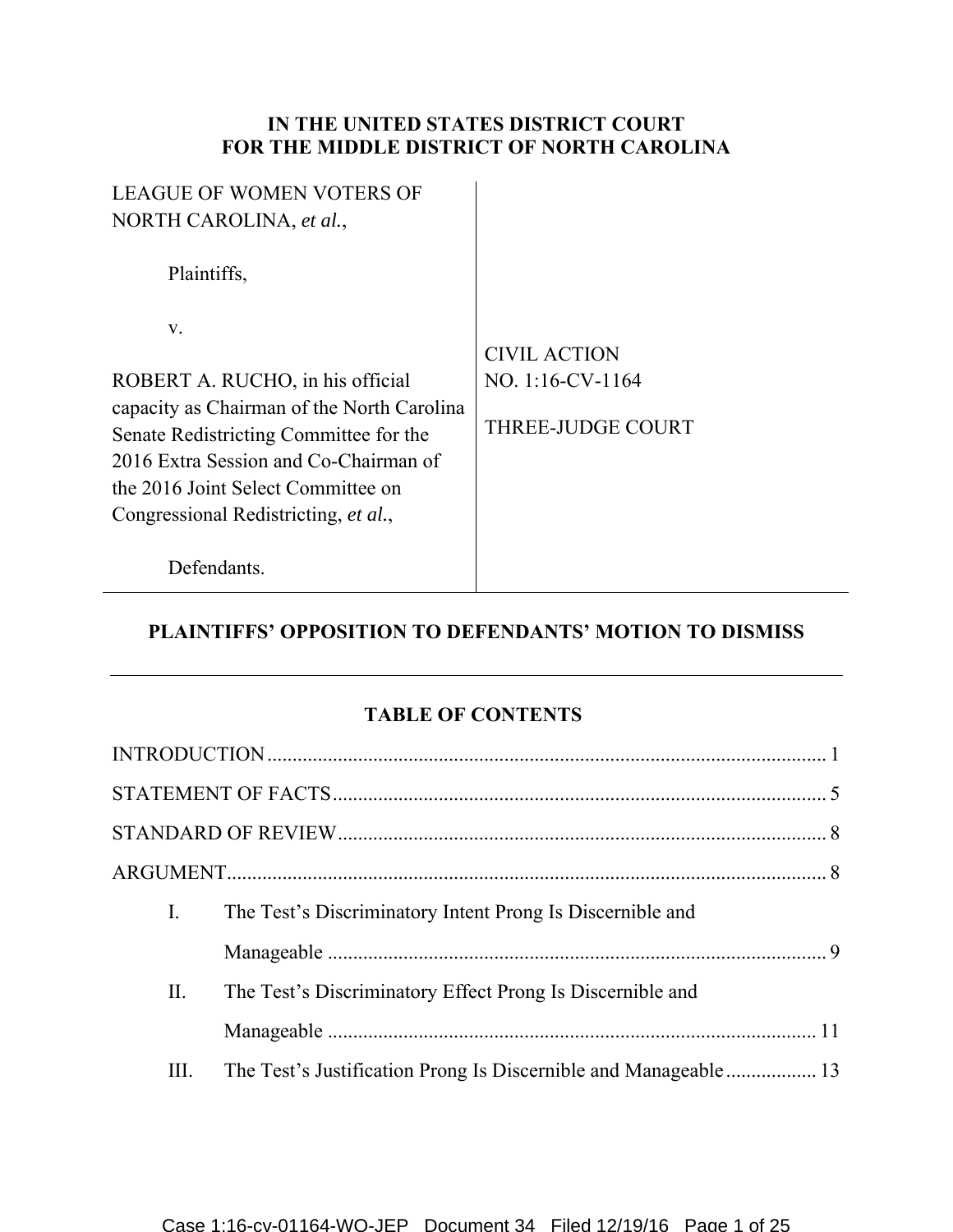| Defendants Fail to Address Plaintiffs' Legitimate Claim for Relief 15<br>IV. |
|------------------------------------------------------------------------------|
|                                                                              |
| <b>TABLE OF AUTHORITIES</b>                                                  |
| Cases<br>Page(s)                                                             |
| Ariz. State Legis. v. Ariz. Indep. Redist. Comm'n,                           |
| Ashcroft v. Iqbal,                                                           |
| Baldus v. Members of Wis. Gov't Accountability Bd.,                          |
| Brown v. Thomson,                                                            |
| Chapman v. Meier,                                                            |
| Cox v. Larios,                                                               |
| Davis v. Bandemer,                                                           |
| Elrod v. Burns,                                                              |
| Gaffney v. Cummings,                                                         |
| Harris v. Indep. Redist. Comm'n,                                             |
| Harris v. McCrory,                                                           |
| Kilgarlin v. Hill,                                                           |

 $\ddot{\rm ii}$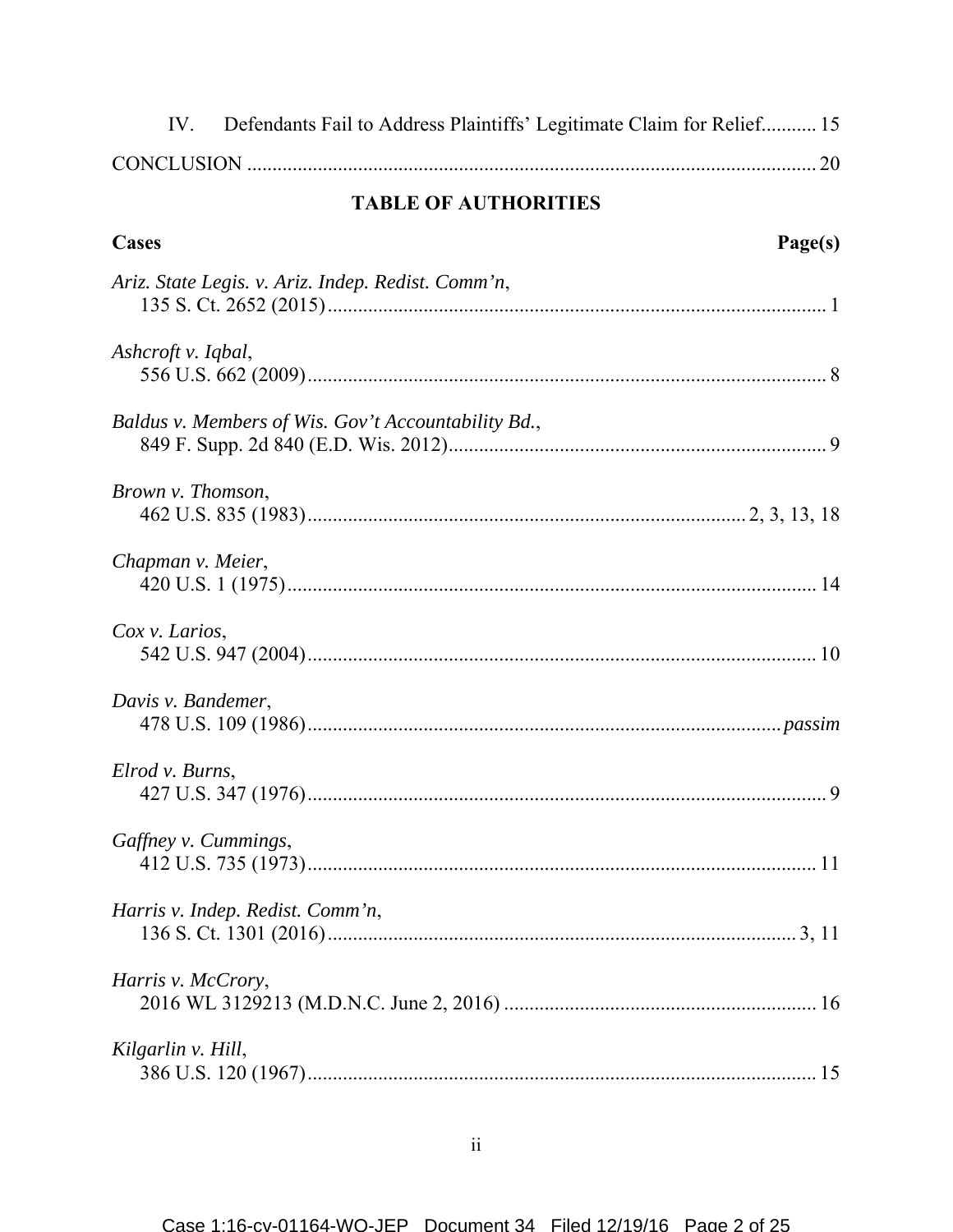| Larios v. Perdue,                                       |
|---------------------------------------------------------|
| LULAC v. Perry,                                         |
| Mahan v. Howell,                                        |
| Miller v. Johnson,                                      |
| N.C. State Conf. of the NAACP v. McCrory,               |
| O'Hare Truck Serv., Inc. v. City of Northlake,          |
| Pope v. Blue,                                           |
| Republican Party of N.C. v. Martin,                     |
| Reynolds v. Sims,                                       |
| Shapiro v. McManus,                                     |
| United States v. Hays,                                  |
| Vieth v. Jubelirer,                                     |
| Village of Arlington Heights v. Metro Hous. Dev. Corp., |
| Voinovich v. Quilter,                                   |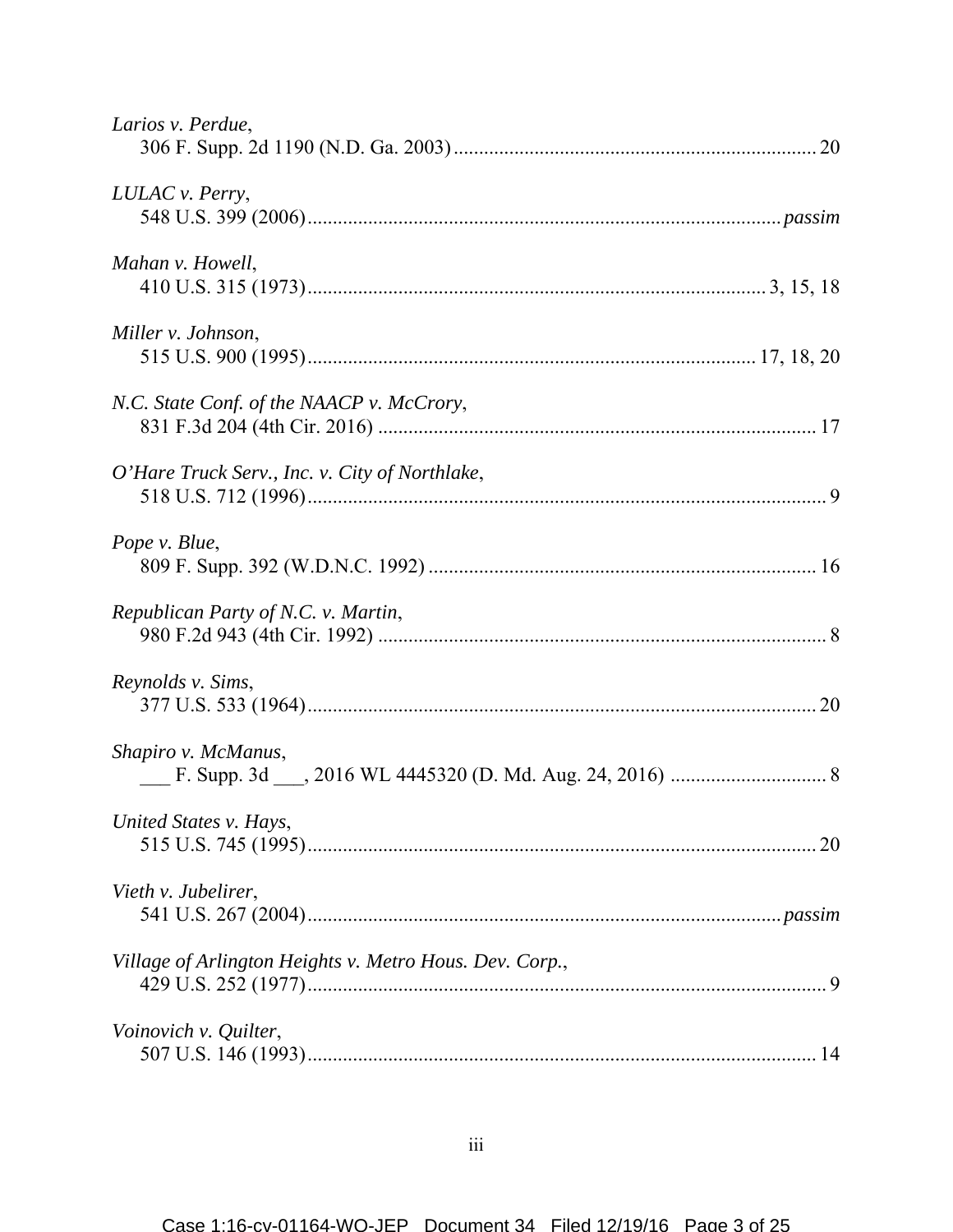| Washington v. Davis,                                                                                                                                   |         |
|--------------------------------------------------------------------------------------------------------------------------------------------------------|---------|
|                                                                                                                                                        |         |
| Whitford v. Nichol (Whitford I),                                                                                                                       |         |
|                                                                                                                                                        |         |
| Whitford v. Nichol (Whitford II),                                                                                                                      |         |
|                                                                                                                                                        |         |
| Whitford v. Gill (Whitford III),                                                                                                                       |         |
|                                                                                                                                                        |         |
| <b>Other Authorities</b>                                                                                                                               | Page(s) |
| Bernard Grofman & Gary King, The Future of Partisan Symmetry as a Judicial<br>Test for Partisan Gerrymandering Claims After LULAC v. Perry, 6 Election |         |
|                                                                                                                                                        |         |
| November 8, 2016 Unofficial General Election Results – Statewide, North                                                                                |         |
|                                                                                                                                                        |         |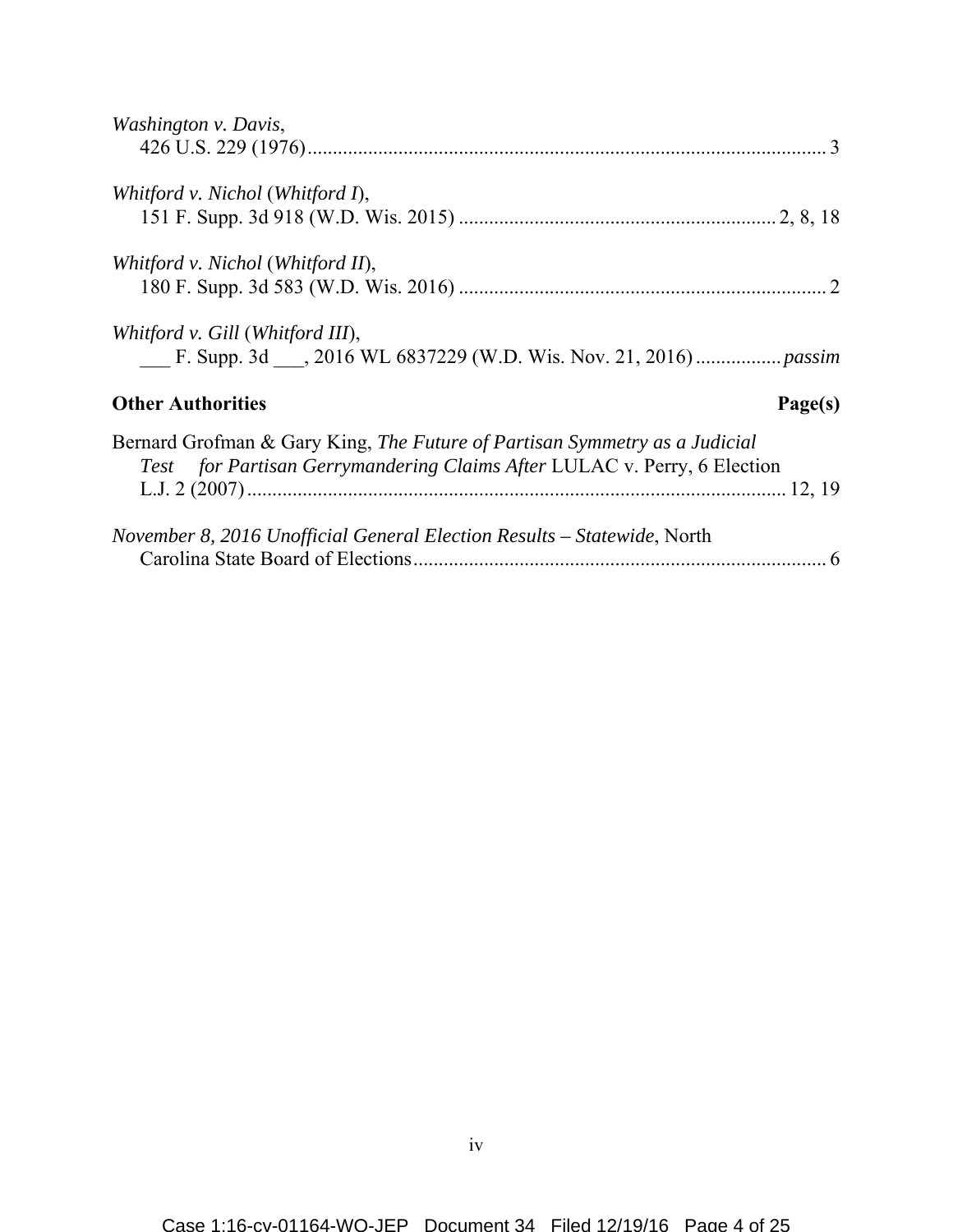#### **INTRODUCTION**

At the February 16, 2016 hearing in which the redistricting criteria for North Carolina's current congressional plan (the Current Plan) were revealed, one of the map's architects, State Representative David Lewis, made a startling statement. "I acknowledge freely that this would be a political gerrymander," he said, "which is not against the law." Compl. Ex. B at 48. Representative Lewis was partly right and partly wrong. The Current Plan *is* a partisan gerrymander—a map that intentionally, severely, durably, and unjustifiably benefits Republican candidates and voters and harms Democratic ones. But partisan gerrymandering is *not* legal. In fact, it is hard to think of a practice that is more at odds with the democratic values enshrined in the Constitution. *See, e.g.*, *Ariz. State. Legis. v. Ariz. Indep. Redist. Comm'n*, 135 S. Ct. 2652, 2658 (2015) ("'Partisan gerrymanders . . . are incompatible with democratic principles.'" (quoting *Vieth v. Jubelirer*, 541 U.S. 267, 292 (2004) (plurality opinion)).

 Representative Lewis may have thought that partisan gerrymandering is permissible because of the Supreme Court's decision in *Vieth*, which rejected the standard adopted by the plurality in *Davis v. Bandemer*, 478 U.S. 109 (1986), while also declining to embrace any other test. However, *all nine* Justices in *Vieth* agreed that excessive partisan gerrymandering is unconstitutional. *See* 541 U.S. at 293 (plurality opinion) ("[A]n *excessive* injection of politics is *un*lawful."). A majority also believed that partisan gerrymandering claims are justiciable. *See LULAC v. Perry*, 548 U.S. 399, 414 (2006) ("A plurality of the Court in *Vieth* would have held such challenges to be nonjusticiable political questions, but a majority declined to do so.").

 In the absence of a standard ratified by the Supreme Court, partisan gerrymandering plaintiffs have two obligations rather than the usual one. First (and atypically), they must put forward a test for gerrymandering that is judicially *discernible*

1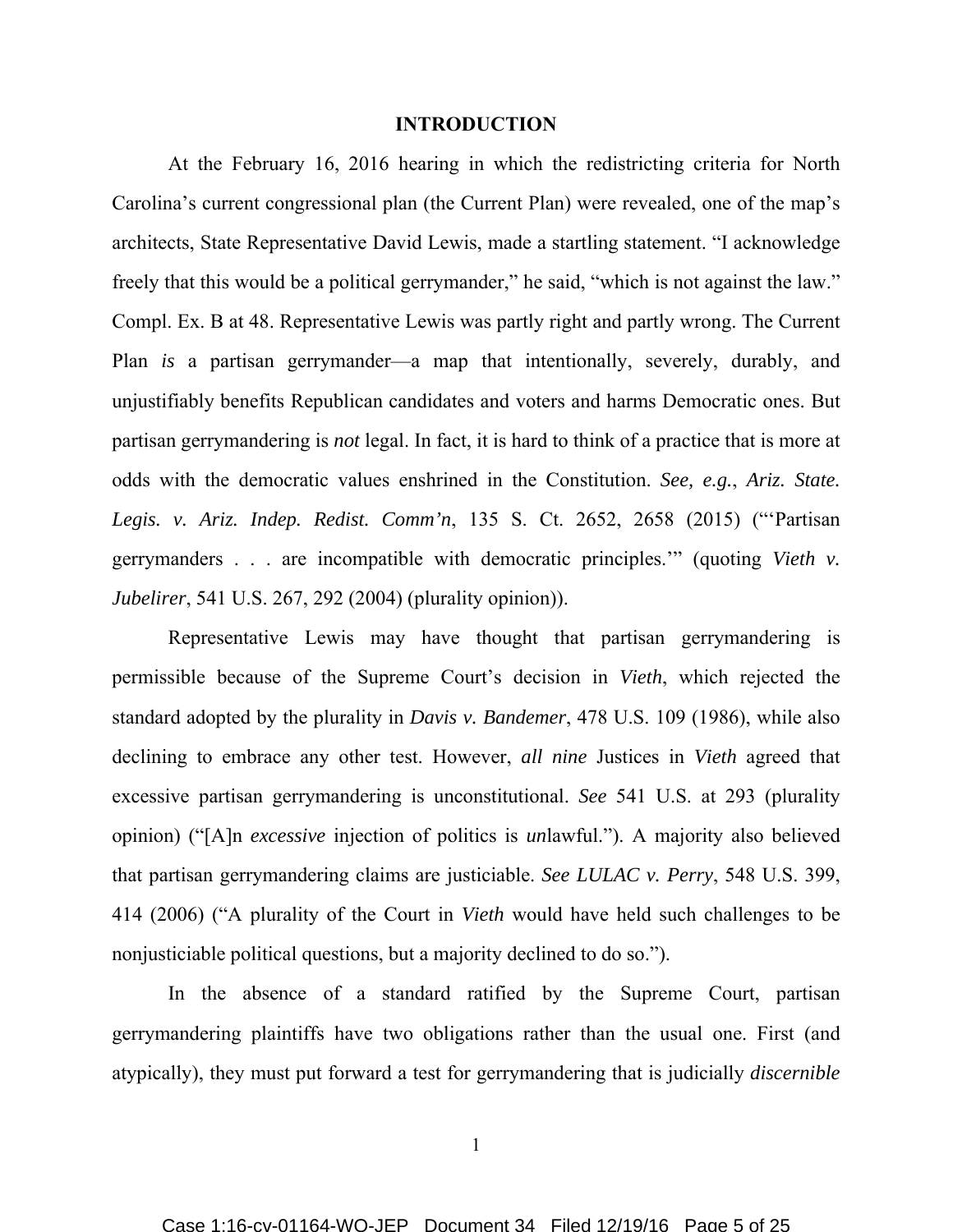and judicially *manageable*. Second (as in all cases), they must establish by a preponderance of the evidence that the test is satisfied. Correspondingly, there are two questions for this Court at the motion-to-dismiss stage. First, is it plausible that plaintiffs' proposed test—amended as the Court sees fit, and accepting all facts in the complaint as true—is discernible and manageable? Second, have the plaintiffs alleged sufficient facts to show that the Current Plan is unconstitutional under the test? The answer to both questions is yes, meaning that the Court should deny defendants' motion to dismiss.

 As explained in their complaint, *see* Compl. ¶¶ 76-81, plaintiffs advance a threeprong test for partisan gerrymandering. First, was the district plan enacted with *discriminatory intent*, that is, in order to engage in "intentional discrimination against an identifiable political group"? *Bandemer*, 478 U.S. at 127 (plurality opinion). Second, does the plan have a *discriminatory effect*, in that it exhibits a high and durable level of partisan asymmetry relative to historical norms? And third, can the plan's large and persistent asymmetry be "justified by the State" based on the State's political geography or legitimate redistricting objectives? *Brown v. Thomson*, 462 U.S. 835, 843 (1983).

 In ongoing litigation over Wisconsin's state house plan, a three-judge court held that it was plausible that this *exact* test is judicially discernible and manageable. *See Whitford v. Nichol*, 151 F. Supp. 3d 918, 931 (W.D. Wis. 2015) (*Whitford I*) ("plaintiffs have stated a claim for relief that is plausible on its face"). This court subsequently ruled that there were material factual disputes regarding the test's merits, *see Whitford v. Nichol*, 180 F. Supp. 3d 583 (W.D. Wis. 2016) (*Whitford II*), and after a four-day trial, that the test should be applied as a constitutional matter, *see Whitford v. Gill*, F. Supp. 3d \_\_\_, 2016 WL 6837229 (W.D. Wis. Nov. 21, 2016) (*Whitford III*).

 On the merits, each of the test's prongs is indeed judicially discernible and manageable. Starting with the discriminatory intent prong, it is discernible because it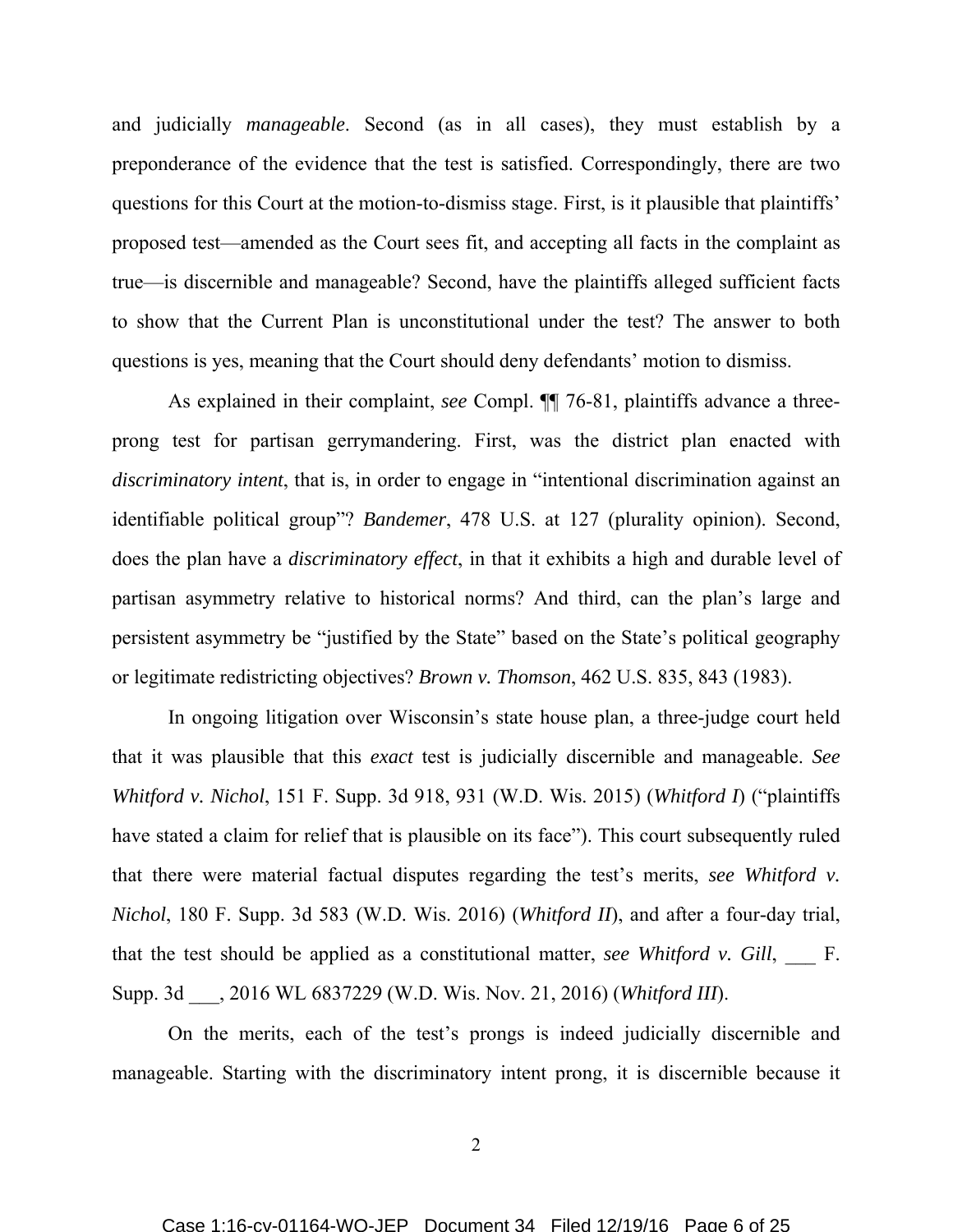follows from the "basic equal protection principle that the invidious quality of a law . . . must ultimately be traced to a . . . discriminatory purpose." *Washington v. Davis*, 426 U.S. 229, 240 (1976). The prong also remains doctrinally available, as the Supreme Court recognized earlier this year. *See Harris v. Indep. Redist. Comm'n*, 136 S. Ct. 1301, 1310 (2016) (suggesting that "partisanship is an illegitimate redistricting factor"). The prong is highly manageable too; it is usually satisfied when a single party has unified control over redistricting, *see Bandemer*, 478 U.S. at 129 (plurality opinion), but not when a plan is designed by a court, a commission, or divided government, *see Vieth*, 541 U.S. at 350 (Souter, J., dissenting).

 Next, the discriminatory effect prong is discernible because it is based on a concept, *partisan symmetry*, that five Justices deemed promising in *LULAC*. Partisan symmetry is the "'require[ment] that the electoral system treat similarly-situated parties equally'" by giving neither major party a systematic advantage over its opponent in the conversion of popular votes into legislative seats. *LULAC*, 548 U.S. at 466 (Stevens, J., concurring in part and dissenting in part); *see also id.* at 420 (opinion of Kennedy, J.) (not "discounting [symmetry's] utility in redistricting planning and litigation"). The prong is also manageable because a plan's asymmetry can be reliably measured through metrics such as the *efficiency gap* and *partisan bias*. These metrics can be used to determine both the magnitude of a plan's asymmetry and how skewed the plan will likely remain over its lifetime. *See id.* at 466 (Stevens, J., concurring in part and dissenting in part) (commenting that "the symmetry standard . . . is undoubtedly 'a reliable standard' for measuring a 'burden on the complainants' representative rights'").

 Lastly, the justification prong is discernible because it is borrowed directly from the Court's one-person, one-vote cases, *see, e.g.*, *Brown*, 462 U.S. at 842-43; *Mahan v. Howell*, 410 U.S. 315, 328 (1973), and recognizes that partisan symmetry must be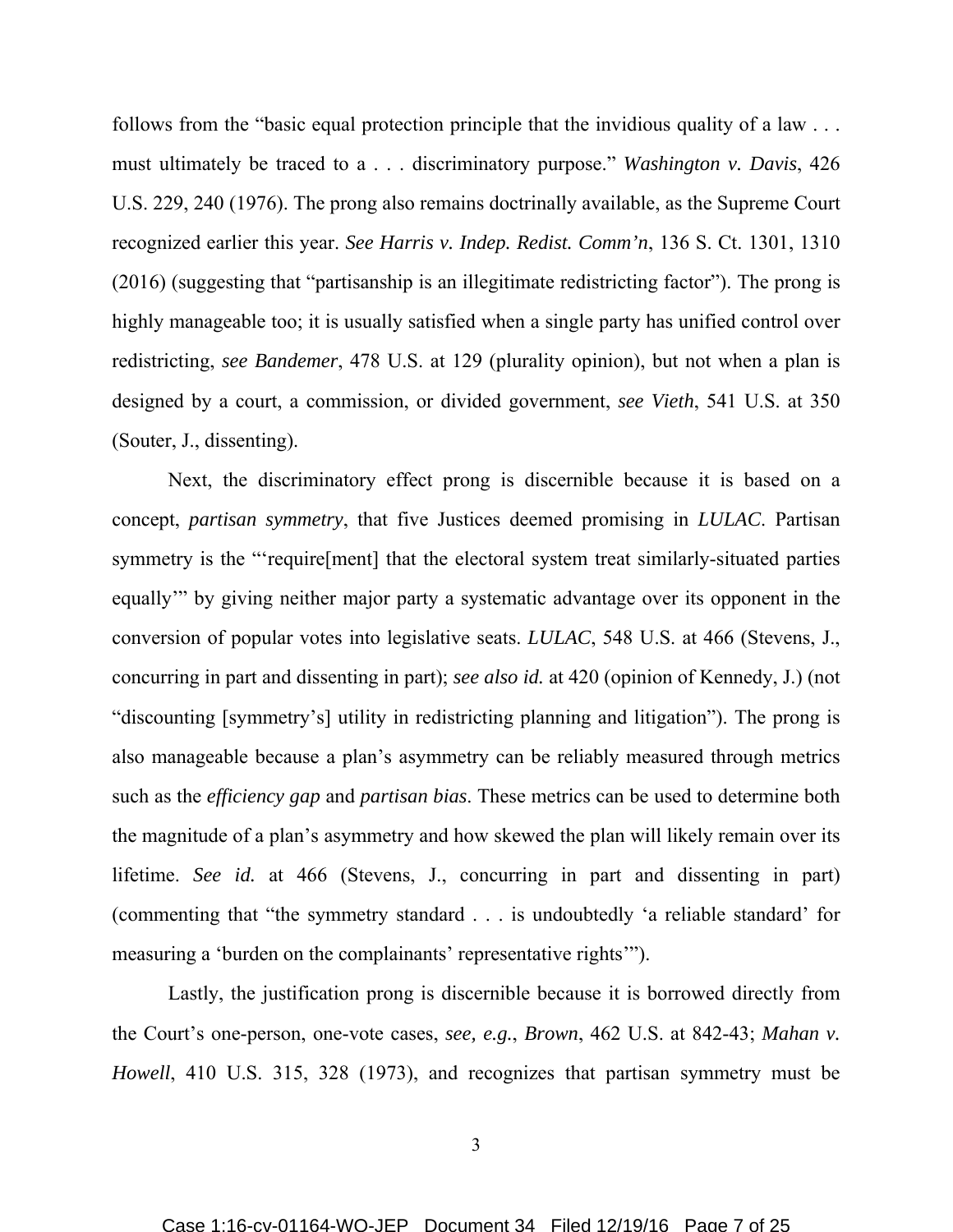balanced against both feasibility and other valid redistricting goals. The prong is also manageable because it typically boils down to whether the State could have designed a much more symmetric map that still complies as well with all legal requirements. If so, there are no proper aims left that could account for the plan's asymmetry.

 Turning from the test's justiciability to its fulfillment, accepting all facts in the complaint as true, plaintiffs clearly have alleged sufficient facts to establish that the Current Plan is unconstitutional under this test. First, plaintiffs allege specific facts demonstrating that the Plan was motivated by partisan advantage. This evidence includes Representative Lewis's admission—"I acknowledge freely that this would be a political gerrymander"—and much other smoking-gun evidence. *See, e.g.*, Compl. Ex. A at 2 ("The partisan makeup of the congressional delegation under the enacted plan is 10 Republicans and 3 Democrats."); Compl. Ex. B at 54 ("[T]o the extent [we] are going to use political data in drawing this map, it is to gain partisan advantage.").

 Second, plaintiffs allege that the Current Plan was *forecast* to exhibit a staggeringly large partisan asymmetry, *see* Compl. ¶¶ 64-68, and then it *did* exhibit such an asymmetry in the 2016 election. Even though the statewide congressional vote was closely divided, Republican candidates won ten out of thirteen districts, resulting in a pro-Republican efficiency gap of 19% and a pro-Republican partisan bias of 27%. These are colossal figures—at the far edge of the historical distribution, and much worse than anything North Carolina has witnessed prior to the current cycle. *See id.* ¶¶ 61-63. Moreover, these figures are nearly certain to *remain* highly skewed in Republicans' favor as long as the Plan is in effect. *See id.* ¶¶ 69-70. For example, even if Democrats improved on their 2016 performance by six percentage points, Republicans would still win ten out of thirteen districts, and the Plan would still have an efficiency gap and a partisan bias larger than 25%.

4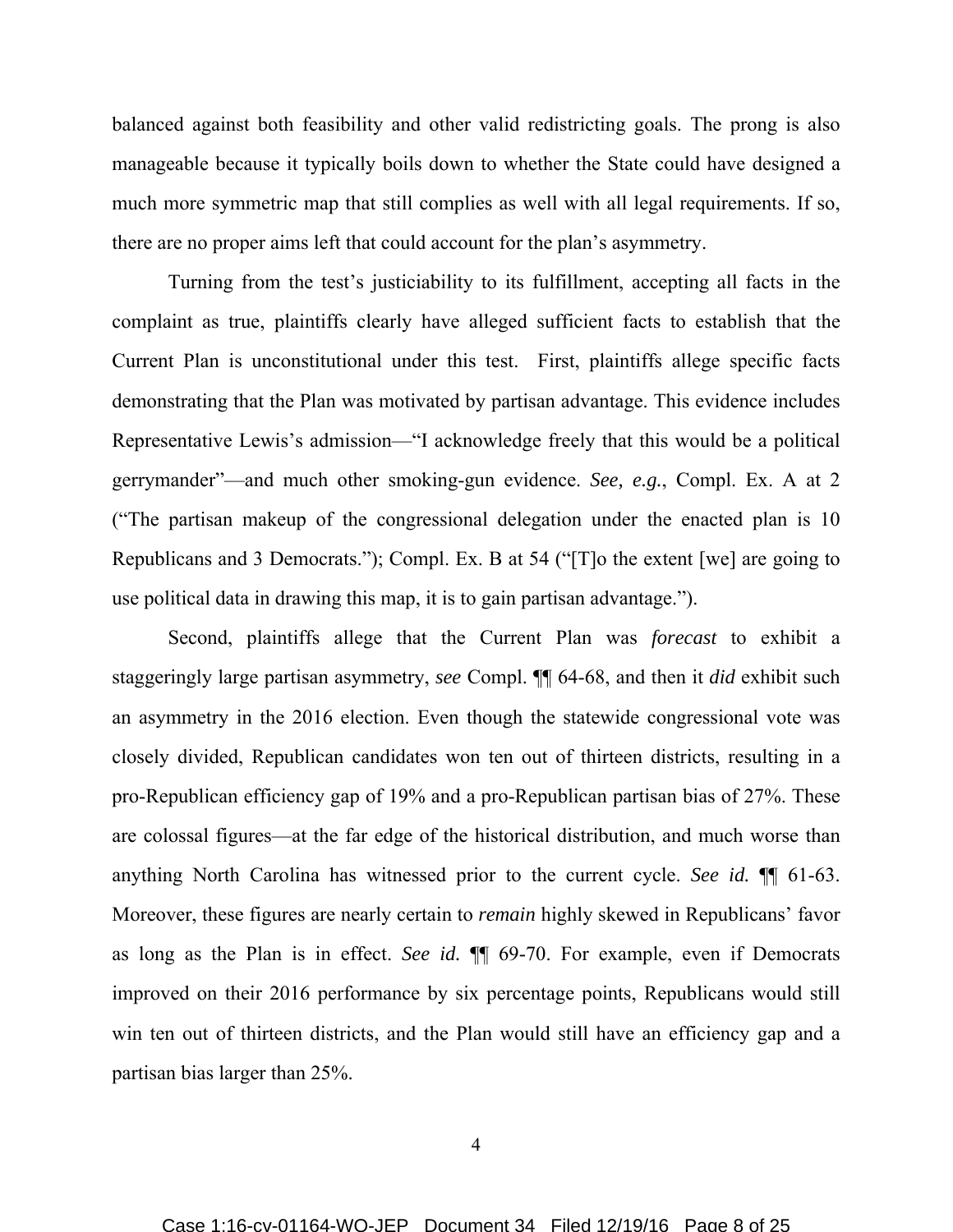And third, defendants neither attempt to, nor could, justify the Current Plan's partisan asymmetry. North Carolina's congressional plan in the 2000s (the 2001 Plan) shows that a map can both comply with all federal and state requirements *and* be almost perfectly symmetric in its partisan consequences. *See id.* ¶ 71. So do hundreds of North Carolina district plans created using a computer algorithm, without any consideration of electoral results. All of these maps are perfectly lawful and have efficiency gaps far smaller than the Current Plan. *See id.* ¶ 72.

 Accordingly, this Court should deny defendants' motion to dismiss. Plaintiffs have met their burdens of (1) putting forward a test for partisan gerrymandering that is, at least plausibly, judicially discernible and manageable; and (2) alleging facts establishing that this test is satisfied by the Current Plan.

## **STATEMENT OF FACTS**

As explained in plaintiffs' complaint, the Current Plan was adopted with the explicit aim of benefiting Republican candidates and voters and disadvantaging Democratic ones. *See id.* ¶¶ 38-50. As also described by the complaint, the Plan achieved this goal with aplomb. Using several analytic techniques, the Plan was forecast to exhibit extraordinarily high and durable levels of partisan asymmetry in 2016 and for the rest of the decade. *See id.* ¶¶ 64-70. As further shown by the complaint, the Plan's asymmetry cannot be justified. Both the 2001 Plan and hundreds of computer-drawn plans prove that a map could easily have been designed that was both compliant with all legal requirements *and* electorally fair. *See id.* ¶¶ 71-72.

 In their memorandum in support of their motion to dismiss, defendants refer to the results of the 2016 election, which postdate the complaint's filing. *See* Defs' Br. at 14. Plaintiffs agree that the Court can take judicial notice of these results, which are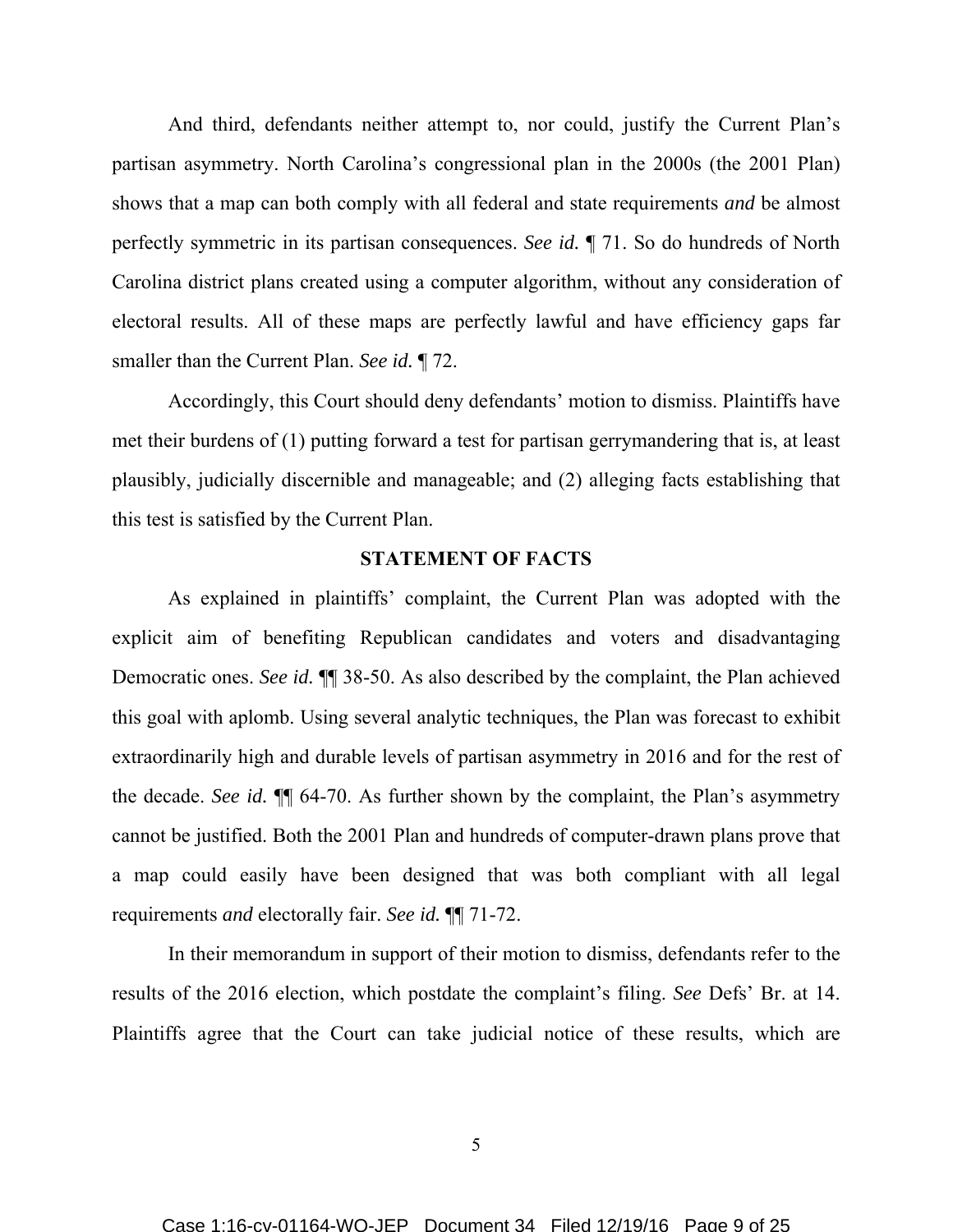reproduced below along with calculations revealing the severity and durability of the Current Plan's partisan asymmetry.<sup>1</sup>

| <b>District</b> | <b>Dem Votes</b> | <b>Rep Votes</b> | Dem % | Rep % | <b>Dem Wasted</b> | <b>Rep Wasted</b> |
|-----------------|------------------|------------------|-------|-------|-------------------|-------------------|
|                 | 240,585          | 101,537          | 70.3% | 29.7% | 69,523            | 101,537           |
| 2               | 169,079          | 221,482          | 43.3% | 56.7% | 169,079           | 26,201            |
| 3               | 106.350          | 217,763          | 32.8% | 67.2% | 106,350           | 55,706            |
| 4               | 279,352          | 130.148          | 68.2% | 31.8% | 74.601            | 130.148           |
| 5               | 147,863          | 207,593          | 41.6% | 58.4% | 147,863           | 29,864            |
| 6               | 143,150          | 207,972          | 40.8% | 59.2% | 143,150           | 32,410            |
| 7               | 135,893          | 211,786          | 39.1% | 60.9% | 135,893           | 37,946            |
| 8               | 133,164          | 189,833          | 41.2% | 58.8% | 133,164           | 28,334            |
| 9               | 139,040          | 193,450          | 41.8% | 58.2% | 139,040           | 27,204            |
| 10              | 128,920          | 220,825          | 36.9% | 63.1% | 128,920           | 45.952            |
| 11              | 129,103          | 230,403          | 35.9% | 64.1% | 129,103           | 50,649            |
| 12              | 234,115          | 115.185          | 67.0% | 33.0% | 59,464            | 115.185           |
| 13              | 156,041          | 199,430          | 43.9% | 56.1% | 156,041           | 21,694            |
| Total           | 2,142,655        | 2,447,407        | 46.7% | 53.3% | 1,592,191         | 702,827           |

 Several points are in order here. First, exactly as the Current Plan's authors intended, Republican candidates won ten out of thirteen districts in 2016 even though the statewide congressional vote was closely divided. Second, Republican candidates' success was attributable to the rampant cracking and packing of Democratic voters. Republican candidates won their ten seats by an average margin of 20.5 percentage points, while Democratic candidates won their three seats by an average margin of *37.0* percentage points.

Third, the Current Plan exhibited a pro-Republican *efficiency gap* of 19.4% in 2016. The efficiency gap captures in a single number the extent to which one party's voters are more cracked and packed than the opposing party's supporters. The measure is defined as the difference between the parties' respective "wasted" votes in an election where votes are wasted *either* if they are cast for a losing candidate *or* if they are cast for a winning candidate but in excess of what she needed to prevail—divided by the total number of votes cast. *See* Compl. ¶¶ 51-58; *Whitford III*, 2016 WL 6837229, at \*50-56. Here, the 19.4% figure is calculated by subtracting Republican wasted votes (702,827)

 <sup>1</sup> The results can be found at *11/08/2016 Unofficial General Election Results – Statewide*, N.C. STATE BD. OF ELECTIONS, http://er.ncsbe.gov/?election\_dt=11/08/2016&county\_id=0&office=FED&contest=0 (last accessed Dec. 1, 2016). Plaintiffs note that the results are not yet final and may still change slightly. Plaintiffs also note that they intend to file shortly an amended complaint incorporating the results.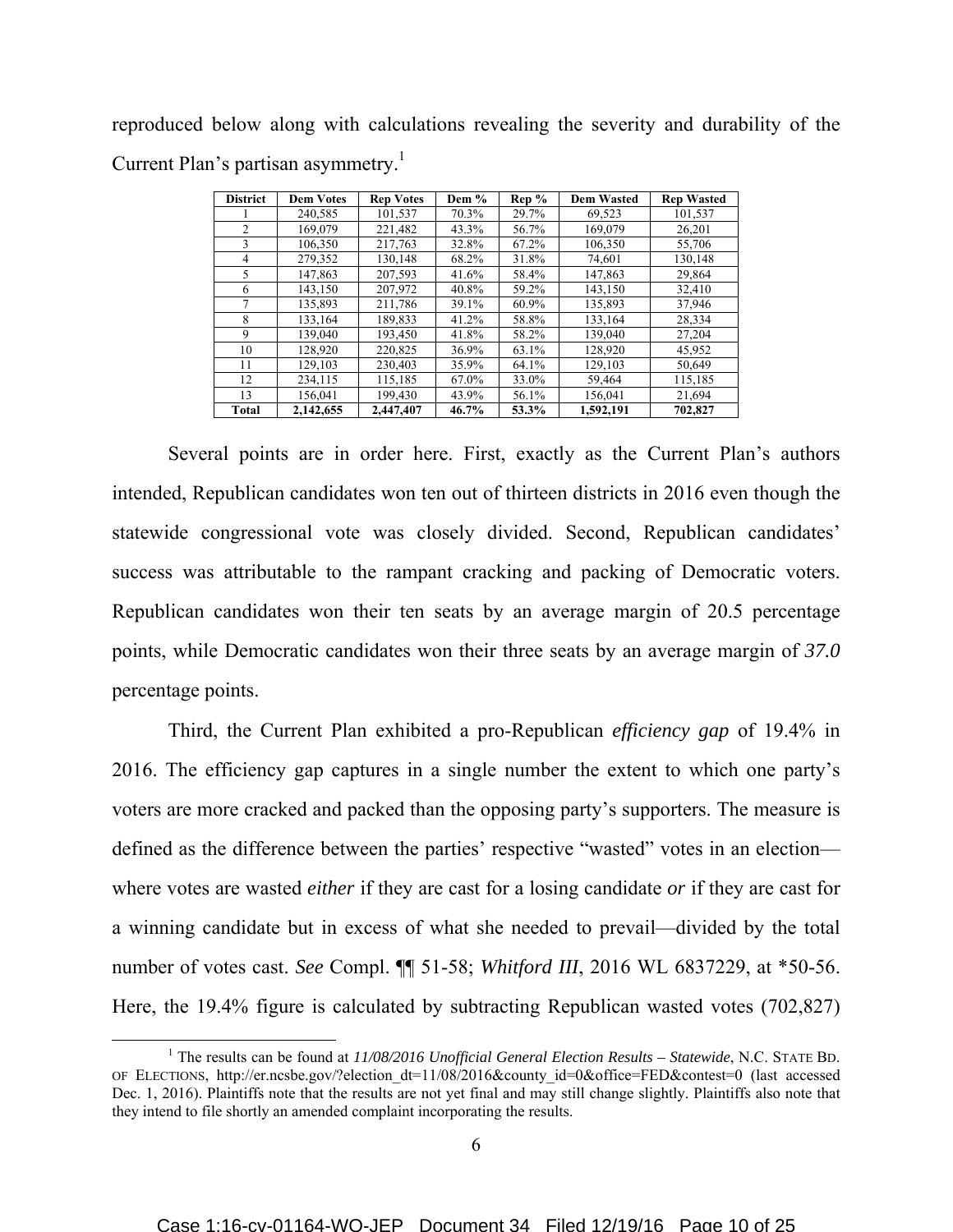from Democratic wasted votes (1,592,191), and then dividing this difference (889,364) by the total number of votes cast (4,590,062). Historically, a 19.4% efficiency gap is exceptionally large, at the tail end of the congressional distribution. *See* Compl. ¶¶ 59-62.

Fourth, the Current Plan exhibited a pro-Republican *partisan bias* of 26.9% in 2016. Partisan bias "'compar[es] how both parties would fare hypothetically if they each (in turn) had received a given percentage of the vote,'" typically 50%. *LULAC*, 548 U.S. at 419 (opinion of Kennedy, J.); *see also id.* at 466 (Stevens, J., concurring in part and dissenting in part) (same). The measure is computed by determining by how much the *statewide* vote would have to shift to yield a perfectly tied election, then adjusting the outcome in each *district* by this amount, and then finding the difference between each party's resulting seat share and 50%. Here, the statewide vote would have to move by 3.3 percentage points in a Democratic direction to produce a tied election, Republicans would still win ten out of thirteen districts if each district's vote moved by 3.3 percentage points toward Democrats, and the difference between Republicans' resulting seat share (76.9%) and 50% is 26.9%. Historically, a 26.9% partisan bias is also remarkably large, at the edge of the congressional distribution. *See* Compl. ¶ 63.

Lastly, to assess the *resilience* of the Current Plan's partisan asymmetry, the 2016 election results can be adjusted to simulate an *array* of electoral environments (not just a tied election). Since 1992, the Democratic statewide vote share in North Carolina congressional elections has fluctuated between roughly 45% and 55%. As the below table indicates, over this range of conditions, Democrats would *never* win more than five out of thirteen districts—and, indeed, would keep winning just three seats even if voter sentiment swung by up to *six points* in their favor. Unsurprisingly, the Plan's pro-Republican efficiency gap would remain enormous across these scenarios, averaging

7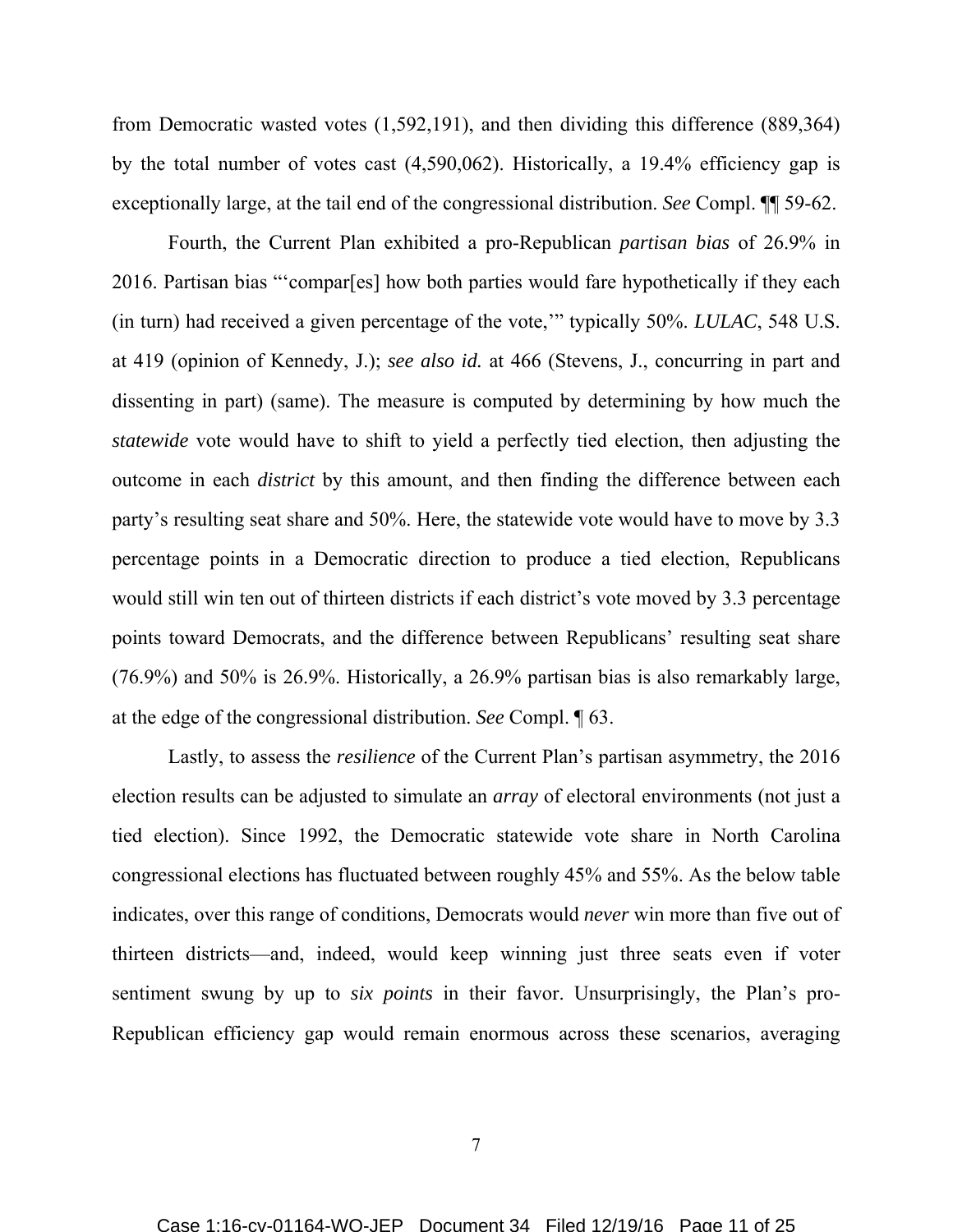22%, peaking at 31%, and never falling below 15%. *See id.* ¶ 69; *Whitford III*, 2016 WL 6837229, at \*46-52 (relying on such "swing analyses").

|                          | $D-2$         | D-1              | 2016     | D+1                        | $D+2$    | $D+3$    | $D+4$    | $D+5$    | $D+6$    | $D+7$                             | $D+8$    |
|--------------------------|---------------|------------------|----------|----------------------------|----------|----------|----------|----------|----------|-----------------------------------|----------|
| Vote %<br>Dem            | 7%<br>44.7.   | $15.7\%$<br>42.7 | 46.7%    | 47.7%                      | 48.7%    | 49.7%    | 50.7%    | 51.7%    | 52.7%    | 53.7%<br>JJ.I                     | 54.7%    |
| <b>Dem Seats</b>         | 2112<br>د ۱ د | 3/13             | 3/13     | 3/13                       | 3/13     | 3/13     | 3/13     | 3/13     | 3/13     | 5/13                              | 5/13     |
| <b>Efficiency</b><br>Gap | 15.4%         | 17.4%<br>- 1     | $-19.4%$ | .4%<br>$^{\circ}$ 1<br>-4. | $-23.4%$ | $-25.4%$ | $-27.4%$ | $-29.4%$ | $-31.4%$ | $\overline{ }$<br>$.1\%$<br>$-11$ | $-19.1%$ |

#### **STANDARD OF REVIEW**

A motion to dismiss must be denied if plaintiffs' complaint "contain[s] sufficient factual matter, accepted as true, to 'state a claim that is plausible on its face.'" *Ashcroft v. Iqbal*, 556 U.S. 662, 678 (2009). Another three-judge court has unanimously held that plaintiffs' proposed test for partisan gerrymandering is facially plausible, *see Whitford I*, 151 F. Supp. 3d at 931, and this Court should do the same. *See also Republican Party of N.C. v. Martin*, 980 F.2d 943, 961 (4th Cir. 1992) (reversing a North Carolina district court's dismissal of a partisan vote dilution claim); *Shapiro v. McManus*, \_\_\_ F. Supp. 3d \_\_\_, 2016 WL 4445320, at \*1 (D. Md. Aug. 24, 2016) (denying Maryland's motion to dismiss a partisan gerrymandering claim).

#### **ARGUMENT**

 As noted above, there are two questions at the motion-to-dismiss stage in partisan gerrymandering cases. First, have plaintiffs articulated a test that is, at least plausibly, judicially discernible "in the sense of being relevant to some constitutional violation," *Vieth*, 541 U.S. at 288 (plurality opinion), and judicially manageable in that it is "principled, rational, and based upon reasoned distinctions," not "inconsistent, illogical, and ad hoc," *id.* at 278? Second, have plaintiffs alleged facts that, taken as true, satisfy this test? Because defendants address only the first of these questions, plaintiffs do not elaborate any further on how their asserted facts show that the Current Plan intentionally, severely, durably, and unjustifiably advantages Republicans and hamstrings Democrats.<sup>2</sup>

 <sup>2</sup> This issue is covered in the Introduction, *supra*, and in the Complaint. *See* Compl. ¶¶ 38-50, 59-72, 82-84.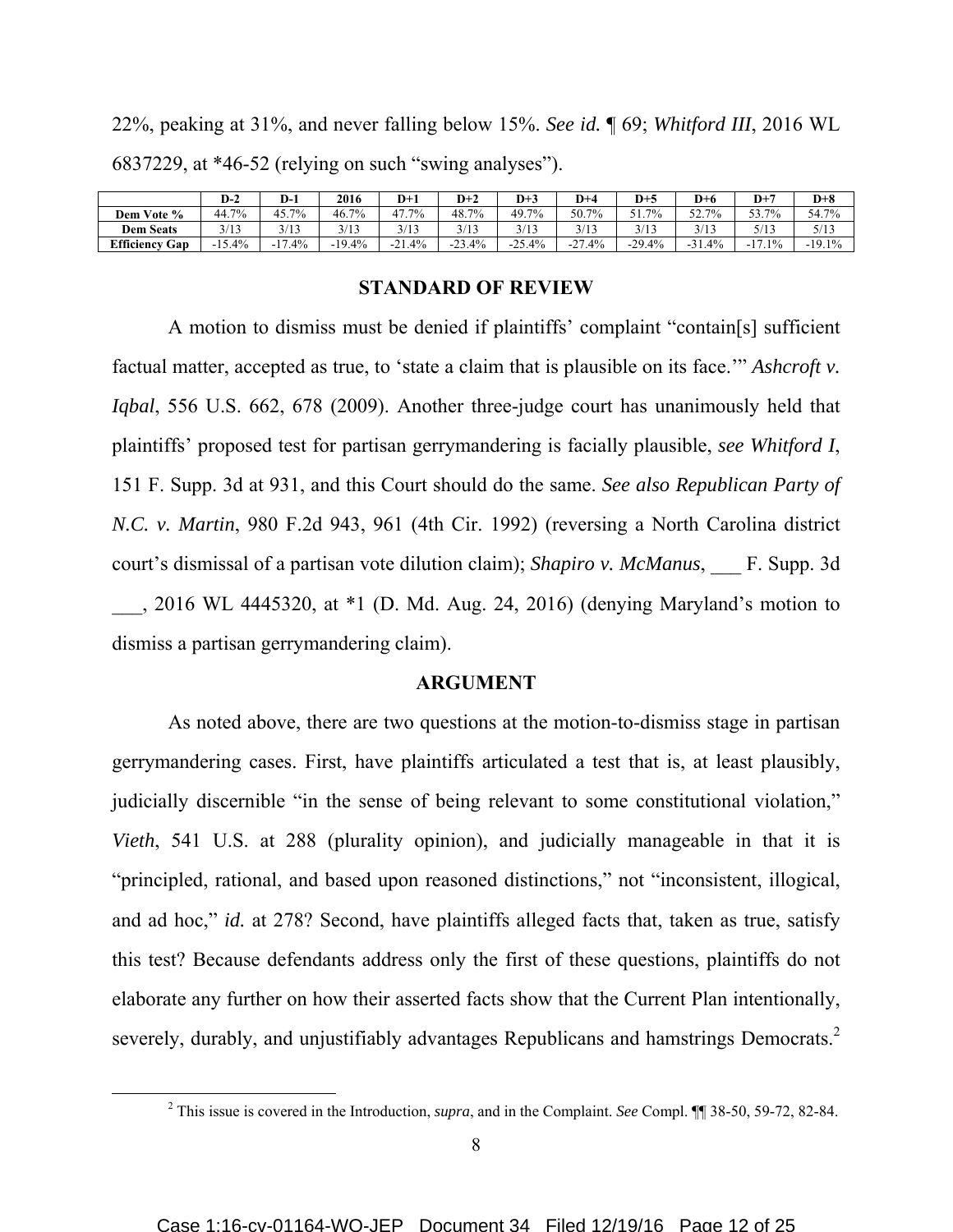Instead, plaintiffs first explain why each prong of their proposed test is judicially discernible and manageable. Plaintiffs then rebut defendants' cursory arguments to the contrary.<sup>3</sup>

## **I. The Test's Discriminatory Intent Prong Is Discernible and Manageable.**

 A partisan gerrymandering test must include an intent prong. *See Bandemer*, 478 U.S. at 127 (plurality opinion) ("We . . . agree . . . that in order to succeed the . . . plaintiffs were required to prove . . . intentional discrimination . . . ."). Plaintiffs advance the precise intent prong that was adopted by the *Bandemer* plurality and that was subsequently used in dozens of cases. This prong asks whether a plan was enacted with discriminatory intent, that is, in order to engage in "intentional discrimination against an identifiable political group." *Id.*

 So formulated, the prong is consistent with key First and Fourteenth Amendment tenets, and thus judicially discernible. In the First Amendment context, "political belief and association constitute the core of those activities protected," *Elrod v. Burns*, 427 U.S. 347, 356 (1976), meaning that strict scrutiny applies when the government disadvantages people "on account of their political association," *O'Hare Truck Serv., Inc. v. City of Northlake*, 518 U.S. 712, 717 (1996). Similarly, under the Fourteenth Amendment, "[p]roof of . . . discriminatory intent or purpose is required to show a violation of the Equal Protection Clause." *Village of Arlington Heights v. Metro Hous. Dev. Corp.*, 429 U.S. 252, 265 (1977).

 The prong also remains doctrinally available. In *Vieth*, the plurality rejected the appellants' proposal that mapmakers be shown to have "'acted with a *predominant intent* to achieve partisan advantage.'" 541 U.S. at 284 (plurality opinion). In the course of spurning this suggestion, the Court unfavorably assessed it relative to *Bandemer*'s intent

<sup>&</sup>lt;sup>3</sup> Plaintiffs also note that the burden of devising a judicially discernible and manageable test is not theirs alone. Rather, courts "share[]" with plaintiffs "responsibility for the development of the law" in this area. *Baldus v. Members of Wisc. Gov't Accountability Bd.*, 849 F. Supp. 2d 840, 853 (E.D. Wis. 2012).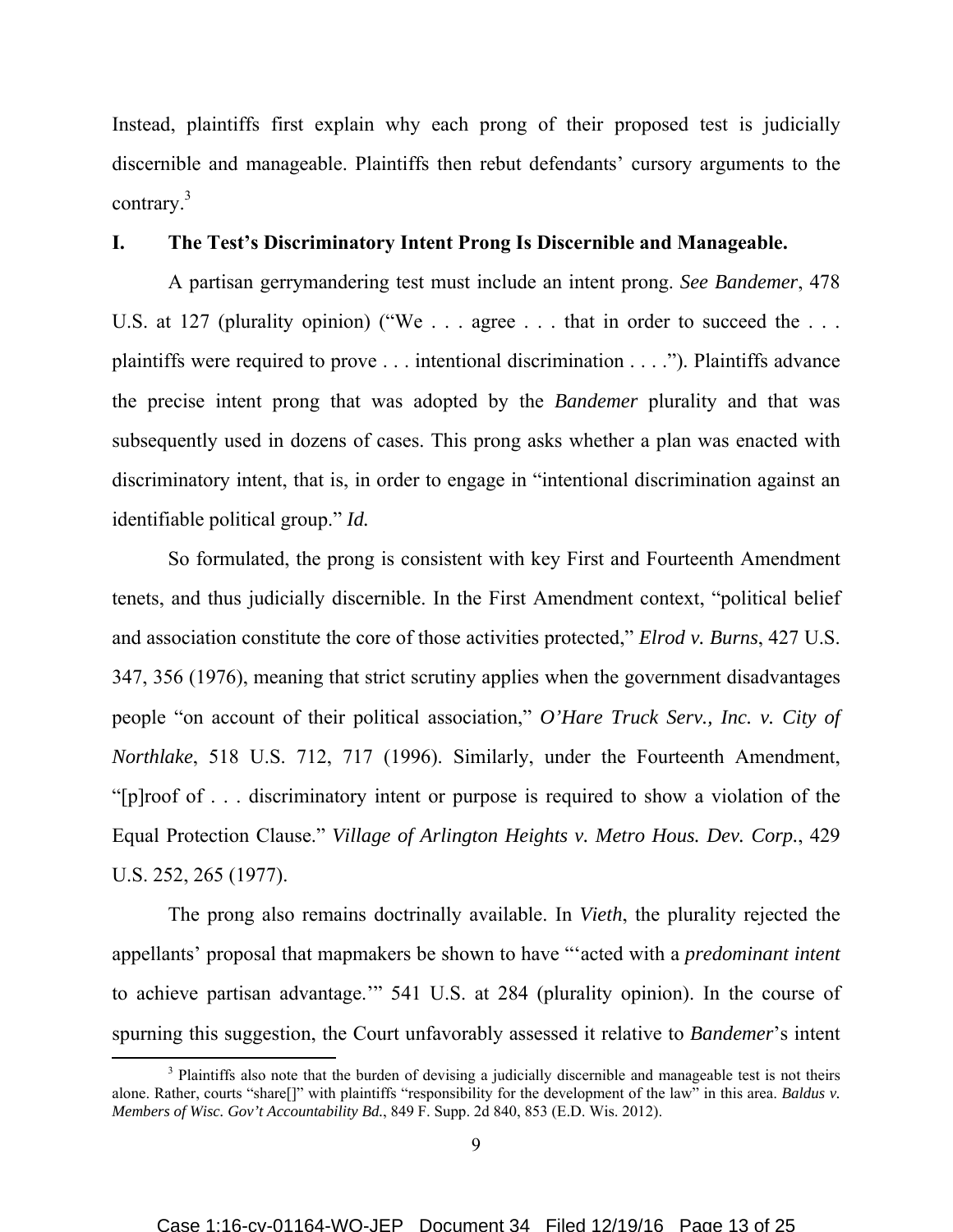element. "As compared with the *Bandemer* plurality's test of mere intent to disadvantage the plaintiff's group, this proposal . . . makes . . . the standard more indeterminate." *Id.* In other words, *Bandemer*'s intent element is preferable to a predominant-intent requirement. Likewise, in *LULAC*, the Court rebuffed the appellants' idea that a plan be deemed invalid if it is "*solely* motivated by partisan objectives." 548 U.S. at 416 (opinion of Kennedy, J.) (emphasis added). *Sole* partisan intent, of course, is distinct from *a* partisan intent.

 Plaintiffs' discriminatory intent prong, furthermore, is highly manageable. When a single party has unified control over redistricting, "it should not be very difficult to prove that the likely political consequences of the reapportionment were intended." *Bandemer*, 478 U.S. at 129 (plurality opinion); *see also Vieth*, 541 U.S. at 350 (Souter, J., dissenting). On the other hand, discriminatory intent is typically absent when a plan is enacted by a court, a commission, or divided government—all institutions that have no reason to try to favor or disfavor either party. *See Vieth*, 541 U.S. at 350 (Souter, J., dissenting) ("I would . . . treat any showing of intent . . . as too equivocal to count unless the entire legislature were controlled by the governor's party . . . ."); *id.* at 351 ("[A] plaintiff would naturally have a hard time showing requisite intent behind a plan produced by a bipartisan commission.").

 That this approach is workable is demonstrated as well by the Court's prior decisions. The *Bandemer* plurality was "confident that . . . th[e] record would support a finding that the discrimination was intentional" when Indiana maps were designed by Republicans in unified control of the state government. 478 U.S. at 127 (plurality opinion); *see also, e.g.*, *Cox v. Larios*, 542 U.S. 947, 947 (2004) (Stevens, J., concurring) (commenting that a Georgia plan crafted by Democrats reflected "'an intentional effort to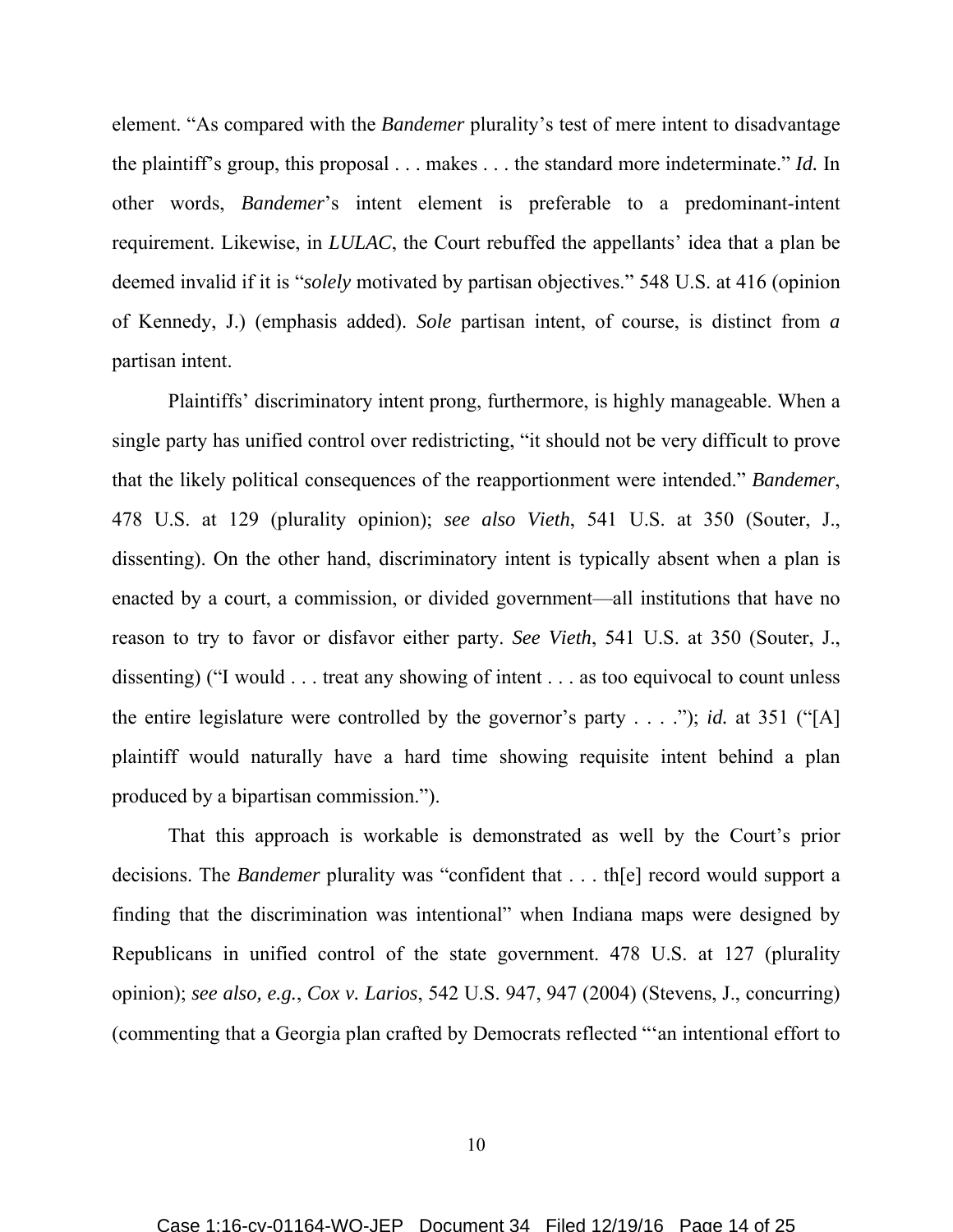allow incumbent Democrats to maintain or increase their delegation").<sup>4</sup> Conversely, in *Gaffney v. Cummings*, 412 U.S. 735 (1973), the Court concluded that discriminatory intent was *not* present when a Connecticut map was drawn by a bipartisan board. *See id.* at 736-37, 751-54; *see also, e.g.*, *Harris*, 136 S. Ct. at 1309-10 (finding no partisan intent when an Arizona plan was the product of a bipartisan commission). By any reasonable standard, these holdings are a model of judicial predictability.

## **II. The Test's Discriminatory Effect Prong Is Discernible and Manageable.**

 A partisan gerrymandering test must also include an effect prong. *See LULAC*, 548 U.S. at 418 (opinion of Kennedy, J.) ("a successful claim . . . must . . . show a burden . . . on the complainants' representational rights"); *Bandemer*, 478 U.S. at 127 (plurality opinion) ("plaintiffs were required to prove . . . an actual discriminatory effect"). The effect prong that plaintiffs advocate is whether a plan exhibits a high and durable level of partisan asymmetry relative to historical norms. Under this prong, partisan asymmetry can be measured using metrics such as the efficiency gap and partisan bias. (The efficiency gap, again, denotes how much more cracked and packed one party's voters are than the other's, while partisan bias is the difference between a party's seat share and 50% in a tied election.) Durability, in turn, can be assessed using both historical analysis and sensitivity testing—that is, ensuring that a plan would remain asymmetric under a range of electoral conditions.

 Five Justices confirmed the discernibility, the doctrinal availability, and the significant promise of an effect prong based on partisan symmetry in *LULAC*. Justice Stevens observed that symmetry is "widely accepted by scholars as providing a measure of fairness in electoral systems," and called it a "helpful (though certainly not talismanic) tool." 548 U.S. at 466, 468 n.9 (Stevens, J., concurring in part and dissenting in part).

<sup>&</sup>lt;sup>4</sup> In *Whitford*, likewise, the court correctly concluded after a trial that Wisconsin's state house plan, enacted by Republicans in unified control of the state government, "had as one of its objectives entrenching the Republicans' control of the Assembly." *Whitford III*, 2016 WL 6837229 at \*46.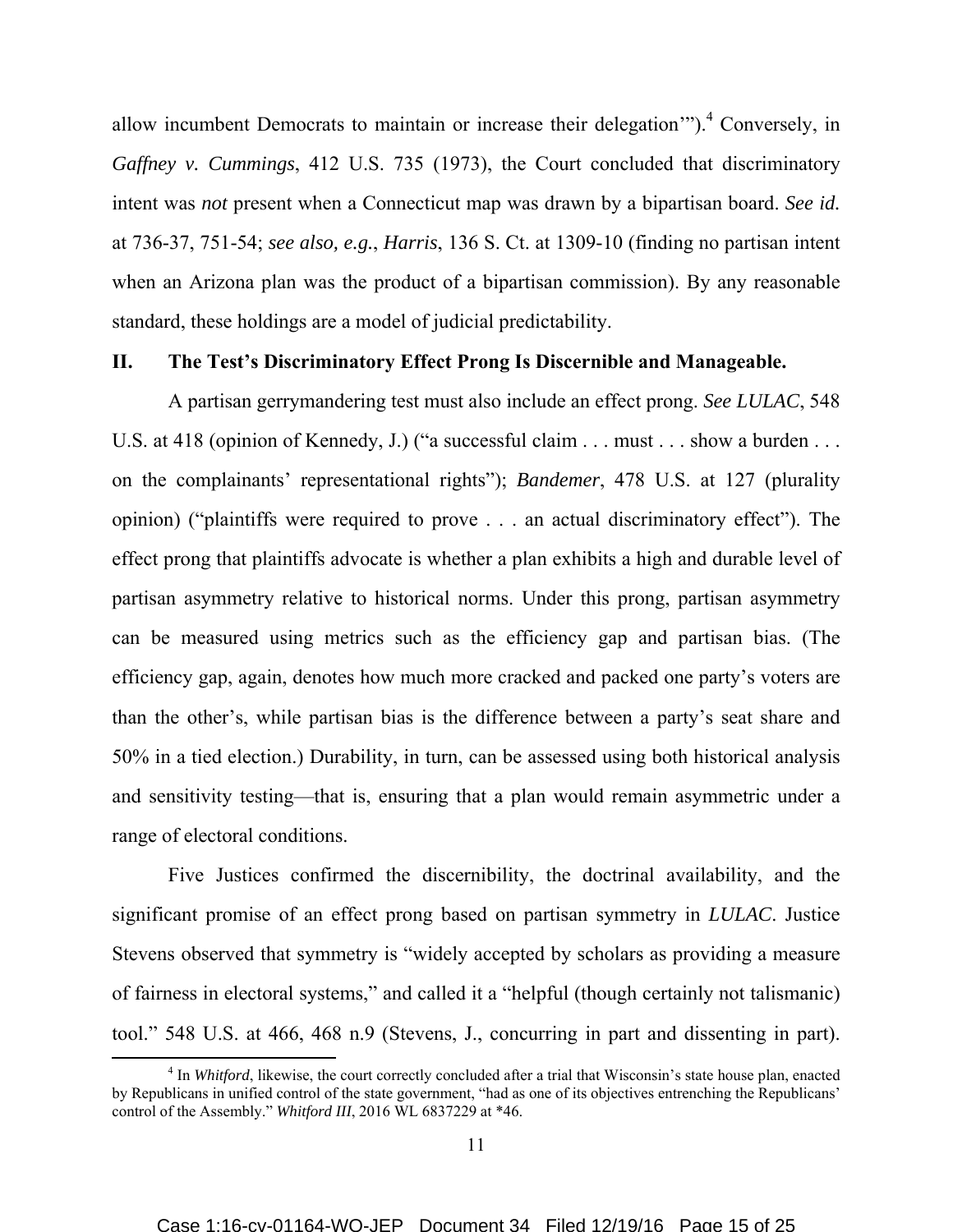Justice Souter (joined by Justice Ginsburg) flagged the "utility of a criterion of symmetry as a test" and urged "further attention [to] be devoted to the administrability of such a criterion at all levels of redistricting and its review." *Id.* at 483-84 (Souter, J., concurring in part and dissenting in part). Justice Breyer commented that asymmetry may cause a plan to "produce a majority of congressional representatives even if the favored party receives only a minority of popular votes." *Id.* at 492 (Breyer, J., concurring in part and dissenting in part).

 And Justice Kennedy wrote with respect to partisan symmetry that he did not "discount[] its utility in redistricting planning and litigation." *Id.* at 420 (opinion of Kennedy, J.). Other Justices seized on this language. Justice Stevens "appreciate[d] Justice Kennedy's leaving the door open to the use of the standard in future cases." *Id.* at 468 n.9 (Stevens, J., concurring in part and dissenting in part). Justice Souter remarked that "[i]nterest in exploring this notion is evident." *Id.* at 483 (Souter, J., concurring in part and dissenting in part). Scholars, too, lauded *LULAC*'s "potential sea change in how the Supreme Court adjudicates partisan gerrymandering claims." Bernard Grofman & Gary King, *The Future of Partisan Symmetry as a Judicial Test for Partisan Gerrymandering Claims After* LULAC v. Perry, 6 Election L.J. 2, 4 (2007).

 As for the durability component of plaintiffs' discriminatory effect prong, it responds to Justices' comments both in *LULAC* and in earlier cases. The *Bandemer* plurality made persistent disadvantage an explicit element of its test: whether a plan "will *consistently* degrade . . . a group of voters' influence," resulting in the "*continued* frustration of the will . . . of the voters." 478 U.S. at 132-33 (plurality opinion) (emphasis added). Similarly, both Justice Breyer's opinion in *Vieth* and Justice Kennedy's in *LULAC* stressed the harm of a party's entrenchment in the face of countervailing voter sentiment. *See LULAC*, 548 U.S. at 419 (opinion of Kennedy, J.) (criticizing a plan that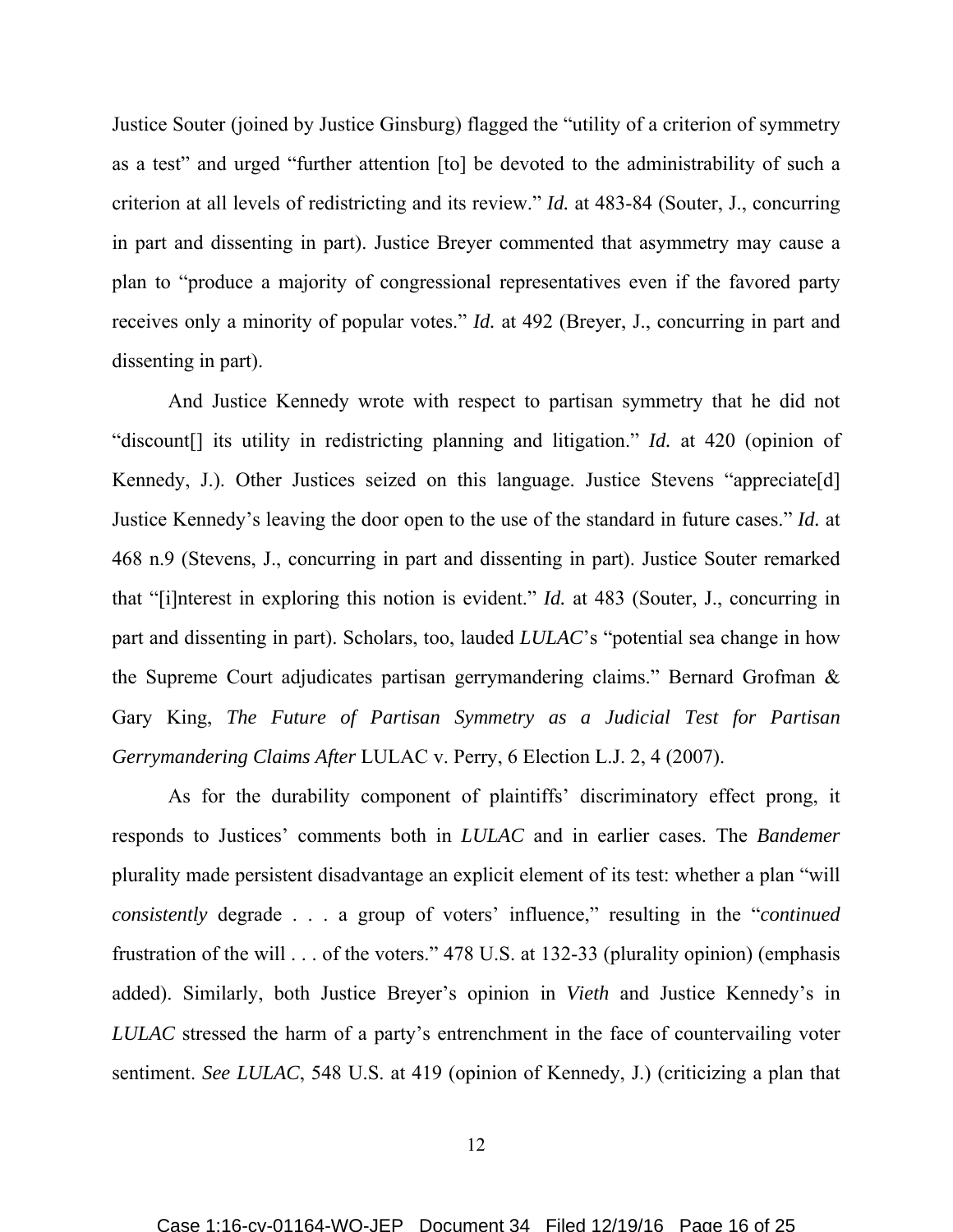"entrenched a party on the verge of minority status"); *Vieth*, 541 U.S. at 360 (Breyer, J., dissenting) (condemning the "use of political factors to entrench a minority in power").

 Turning from discernibility to manageability, the case for the prong's workability is quite simple. There exist measures of partisan symmetry, such as the efficiency gap and partisan bias, that capture the extent to which a plan treats the parties' candidates and voters asymmetrically. These measures can be reliably calculated using easily obtained electoral results, as shown by plaintiffs' computations above and in their complaint. *See* Compl. ¶¶ 59-68. Accordingly, to determine if a plan's asymmetry is atypically large, all a court must do is ascertain the map's skew and then compare it to historical norms. This is a straightforward quantitative exercise, akin to finding a plan's total population deviation and then comparing it to the applicable 10% threshold. *See Bandemer*, 478 U.S. at 134 (plurality opinion) (arguing that "[r]eapportionment cases involving the one person, one vote principle" provide a useful template).

 The story is much the same with the durability of a plan's partisan asymmetry. Well-established statistical techniques can be used to determine whether a plan is likely to remain asymmetric even if voter sentiment shifts substantially. Judicial intervention is appropriate if a plan's skew would endure under different electoral environments, but not if the map's distortion would evaporate if conditions changed. *See Whitford III*, 2016 WL 6837229 at \*47 n.255 (noting "consensus among the experts" "that some type of swing analysis was the accepted method of testing how a particular map would fare under different electoral conditions").

## **III. The Test's Justification Prong Is Discernible and Manageable.**

The final prong of plaintiffs' proposed test asks whether a plan's partisan asymmetry can be "justified by the State" based on the State's political geography or legitimate redistricting objectives. *Brown*, 462 U.S. at 843. At this stage in the analysis,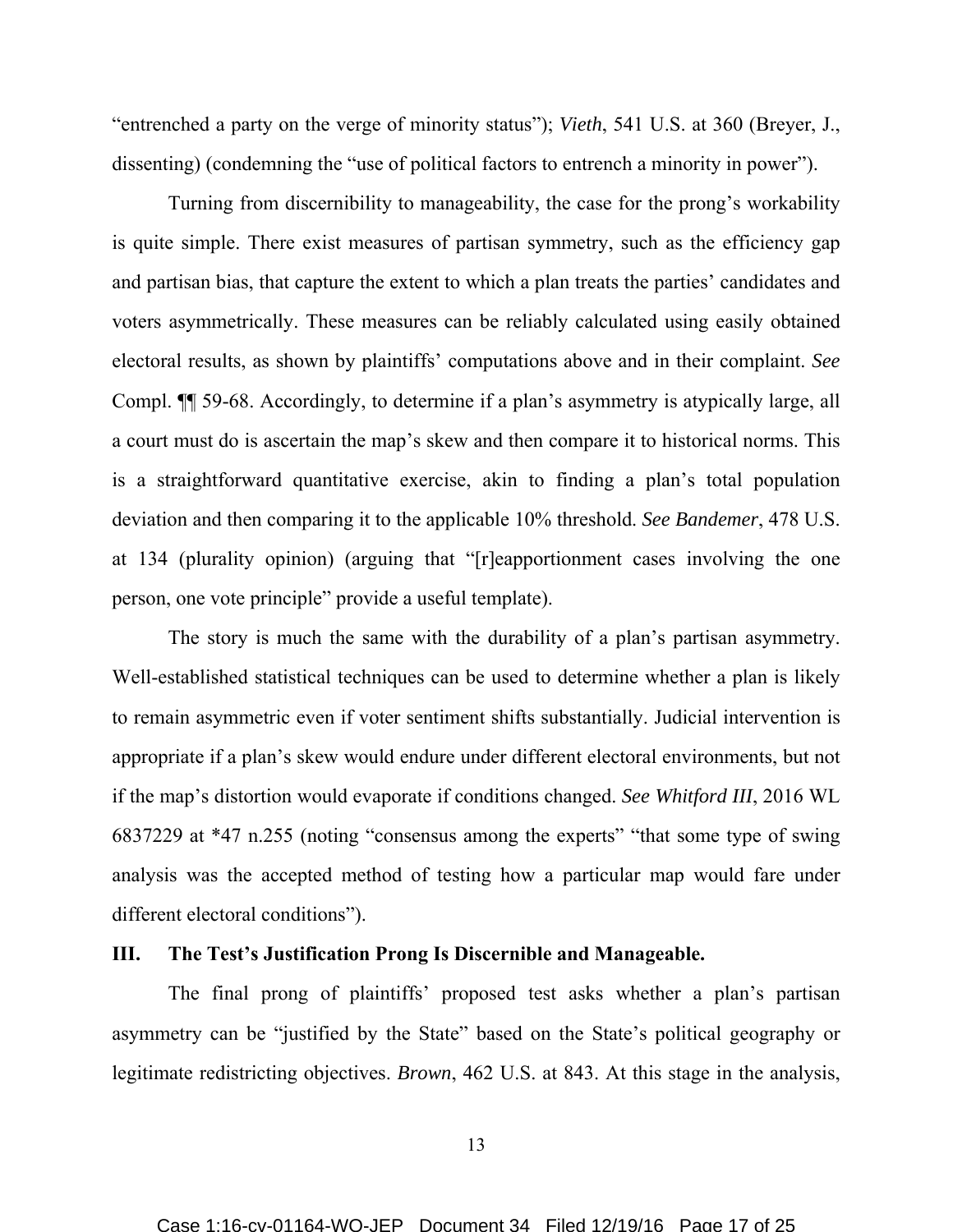the burden is on the State to justify the plan's asymmetry, not on plaintiffs to prove that the asymmetry is *un*justified. *See, e.g.*, *Voinovich v. Quilter*, 507 U.S. 146, 161 (1993) (noting that by this point, plaintiffs have already "established a prima facie case of discrimination" by showing discriminatory intent and discriminatory effect). It is also the plan's *asymmetry* that must be explained by the State, not its general layout. Almost every map is underpinned by at least some legitimate considerations. But these factors are irrelevant unless they actually account for the plan's skew. *See id.* And alternative maps are the most probative evidence of justification. If these maps reveal that the challenged plan's asymmetry can be cut significantly without sacrificing the State's legitimate aims, then the asymmetry is unjustified. *See, e.g.*, *Chapman v. Meier*, 420 U.S. 1, 25 (1975).

 This prong is discernible because it is borrowed verbatim from the Court's state legislative reapportionment decisions. These decisions have sought to balance population equality against other valid State goals, and so are a useful model for weighing partisan symmetry against competing objectives in the partisan gerrymandering context. The prong also has clear analogues in the gerrymandering case law. *See, e.g.*, *Vieth*, 541 U.S. at 307 (Kennedy, J., concurring in the judgment) (asking whether "classifications . . . were applied . . . in a way unrelated to any legitimate redistricting objective"); *id.* at 351 (Souter, J., dissenting) ("I would then shift the burden to the defendants to justify their decision by reference to objectives other than naked partisan advantage."); *Bandemer*, 478 U.S. at 141 (plurality opinion) (if plaintiffs set forth a prima facie case, "then the legislation would be examined for valid underpinnings").

 Not only is the justification prong grounded in longstanding doctrine, it is also a reasonable way to balance a constitutional imperative against other legitimate interests. If there were no justification prong, then States would be unable to pursue goals like compactness, respect for political subdivisions, and compliance with the Voting Rights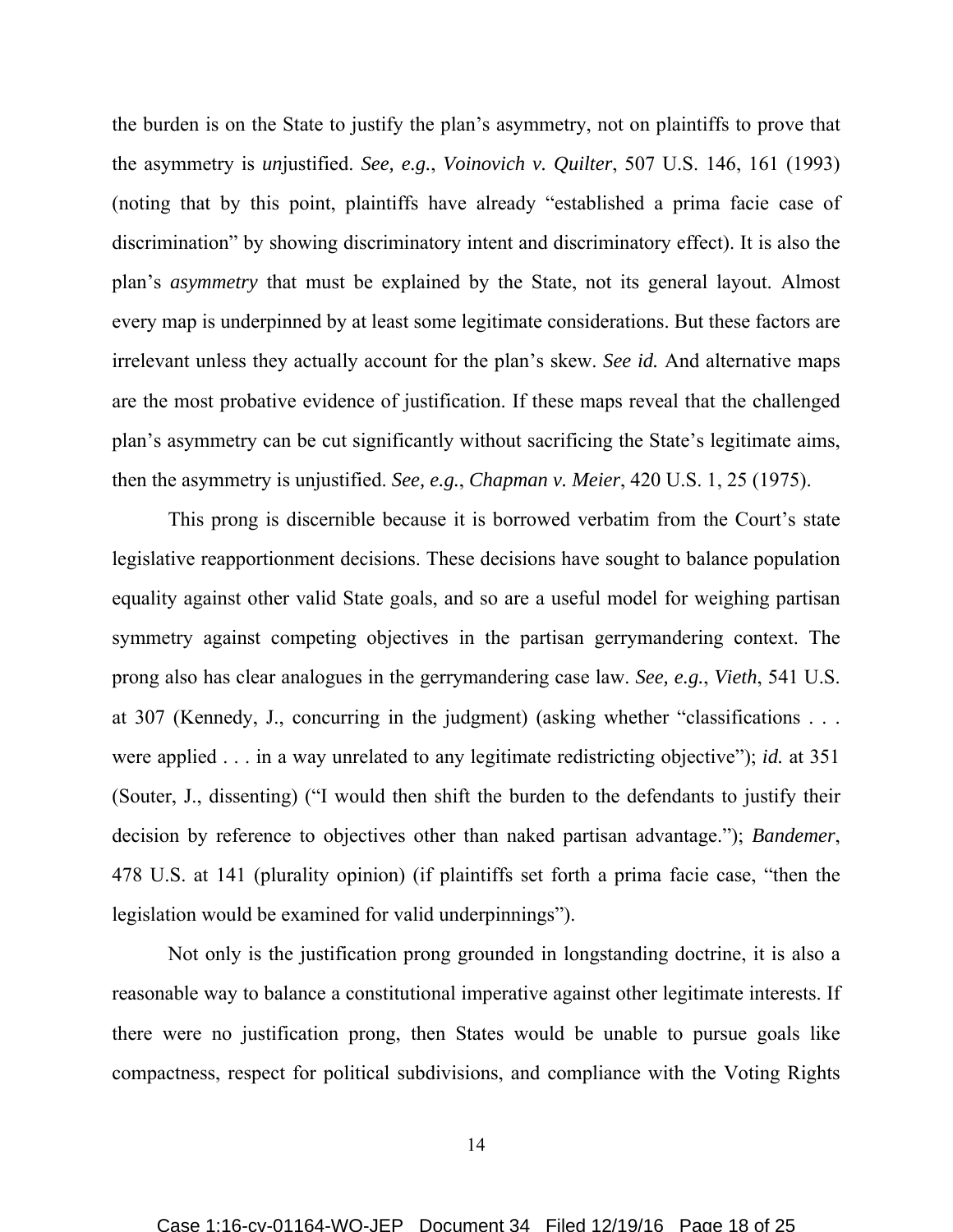Act to the extent these aims resulted in excessive asymmetry. States would also be placed in an impossible position if their political geography prevented them from enacting a sufficiently symmetric (and otherwise lawful) plan. The justification prong avoids both of these scenarios. It allows States to further the valid interests of their choice as long as they take care in doing so to limit asymmetry to the extent possible. It also recognizes that partisan neutrality cannot be mandated in States where, for geographic reasons, it cannot realistically be attained.

 That the justification prong is manageable as well is evident from the half century in which it has been used in reapportionment cases. Courts have shown they can reliably distinguish between plans whose large population deviations are justified by legitimate factors and plans whose malapportionment cannot be explained. Contrast, for example, *Mahan v. Howell*, 410 U.S. 315 (1973), with *Kilgarlin v. Hill*, 386 U.S. 120 (1967). In *Mahan*, Virginia "consistently sought to avoid the fragmentation of subdivisions," and "the legislature's plan . . . 'produce[d] the minimum deviation above and below the norm, keeping intact political boundaries.'" 410 U.S. at 323, 326. In *Kilgarlin*, however, Texas *claimed* it was "respect [ing] county boundaries wherever possible," but "at least two other plans [were] presented to the court, which respected county lines but which produced substantially smaller deviations." 386 U.S. at 123-24. The Court properly held that the malapportionment was justified in *Mahan* but not in *Kilgarlin*. 5

## **IV. Defendants Fail to Address Plaintiffs' Legitimate Claim for Relief.**

Oddly, defendants make almost no effort to engage with the above analysis. Indeed, the words "discernible" and "manageable" do not even appear in their brief, nor does the concept, "partisan symmetry," that underlies plaintiffs' proposed test. Instead,

<sup>&</sup>lt;sup>5</sup> In *Whitford*, the court noted that the drafters of Wisconsin's state house plan "produced multiple" alternative plans that would have achieved the legislature's valid districting goals while generating a substantially smaller partisan advantage," and therefore held that the plan's "partisan effect cannot be justified by the legitimate state concerns . . . that traditionally bear on the reapportionment process." *Whitford III*, 2016 WL 6837229, at \*57.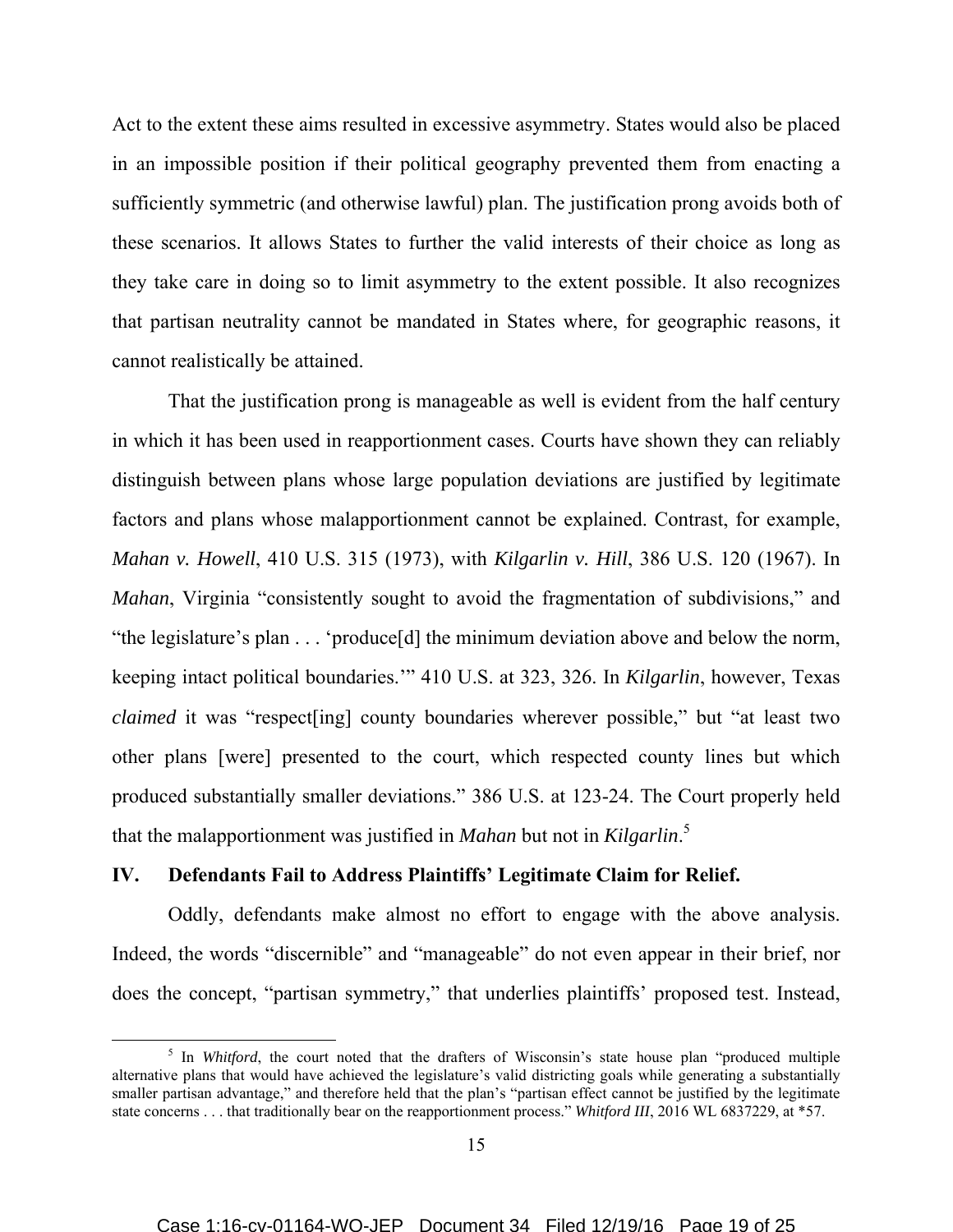defendants raise the following objections: (1) that this case is governed by *Pope v. Blue*, 809 F. Supp. 392 (W.D.N.C. 1992); (2) that plaintiffs' test is flawed because it does not require individual districts to be strangely shaped; (3) that the test compels proportional representation; and (4) that plaintiffs lack standing to challenge the Current Plan. None of these objections has merit.

 Starting with defendants' most bizarre claim, they seem to believe that *Pope*, a case decided in 1992, barred all future partisan gerrymandering suits in North Carolina.<sup>6</sup> *See* Defs' Br. at 5-8. There are several reasons why this cannot possibly be right. First, *Pope* involved a challenge to the State's original congressional plan in the 1990s. *See* 809 F. Supp. at 394-95. But plaintiffs do not dispute that plan; rather, they allege that the *Current Plan*, enacted in *2016*, is unconstitutional. Second, the standard advanced by the *Pope* plaintiffs was (unsurprisingly) the one adopted six years earlier by the *Bandemer* plurality. *See id.* at 396. But plaintiffs here do *not* put forward that test; rather, they recommend the three-prong framework described above. And third, not only did *Pope* consider a standard different from plaintiffs' proposal, but that standard—the *Bandemer* plurality's test—was rejected by five Justices in *Vieth*. *See* 541 U.S. at 281-84 (plurality opinion). A great deal, then, not "[n]othing," "has changed in the Supreme Court's jurisprudence on political gerrymanders since its decision in *Davis*." Defs' Br. at 8.7

 Even if the *Bandemer* plurality's test were still good law, moreover, plaintiffs would be able to meet it. Challengers typically lost under that test because they could not show that their political influence would be "*consistently* degraded" (over a range of electoral conditions) with respect to "the political process *as a whole*" (including voting

 <sup>6</sup> Defendants also hint that this case may be governed by *Harris v. McCrory*, 2016 WL 3129213 (M.D.N.C. June 2, 2016). But the *Harris* plaintiffs articulated no test at all for partisan gerrymandering—let alone "one that is clear and manageable." *Id.* at \*2. The court thus denied their objections while reiterating that its ruling "*does not* constitute or imply an endorsement of, or foreclose any additional challenges to," the Current Plan. *Id.* at \*3.

Another thing that has changed since *Bandemer* (and *Vieth*) is a court's *endorsement* of plaintiffs' proposed test and *invalidation* of a district plan pursuant to it. *See Whitford III*, 2016 WL 6837229, at \*1-71.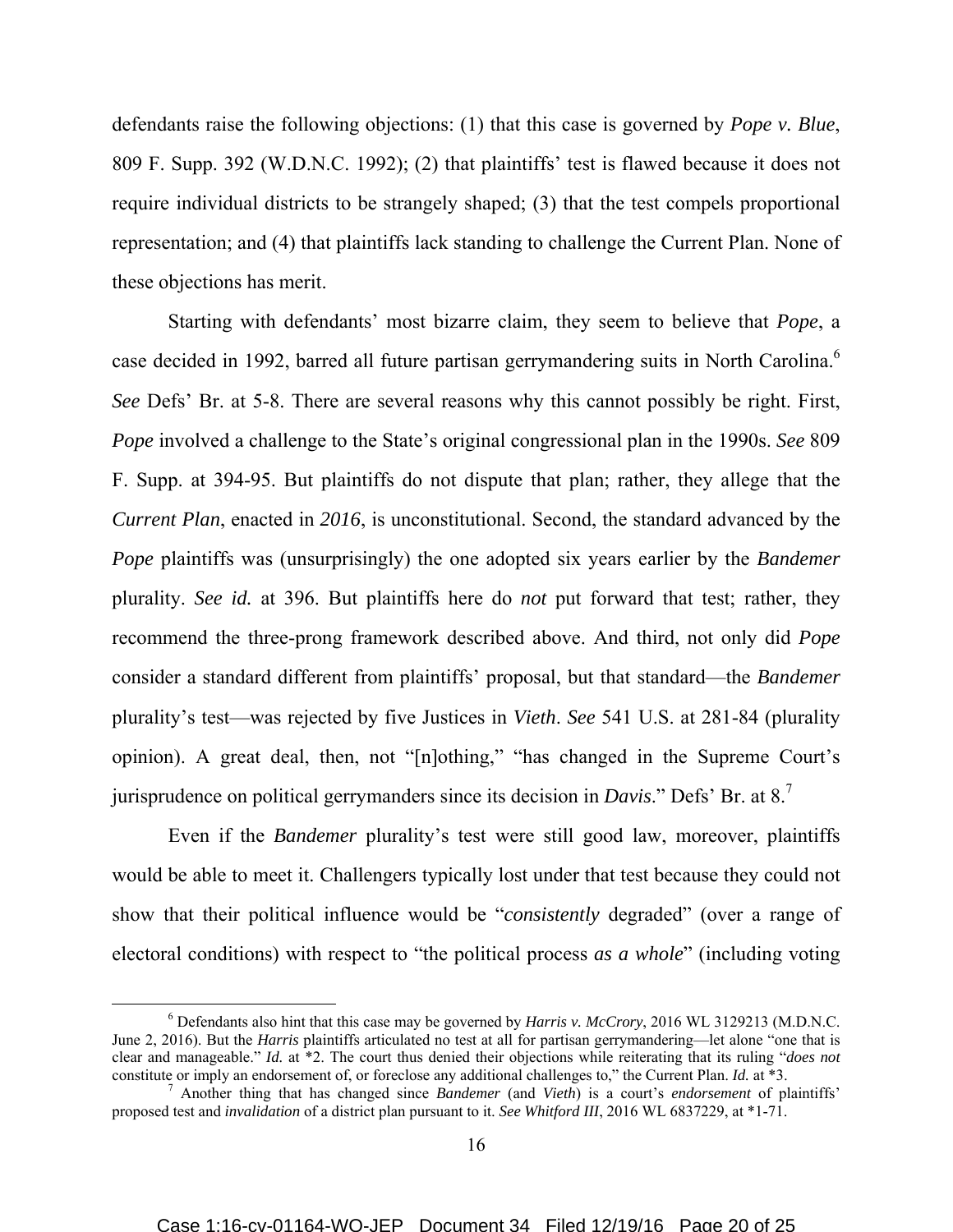and registering to vote). 478 U.S. at 132 (plurality opinion) (emphasis added). Plaintiffs' sensitivity testing, though, establishes that the Current Plan would remain highly asymmetric under any plausible electoral environment. *See* Compl. ¶¶ 69-70. In recent years, North Carolina has also reduced the political influence of Democratic and minority voters not just through gerrymandering but through strict photo ID requirements for voting, cutbacks to early voting, and the elimination of same-day registration as well. *See N.C. State Conf. of the NAACP v. McCrory*, 831 F.3d 204 (4th Cir. 2016) (holding that these policies were racially motivated and so unconstitutional).

 Next, defendants fault plaintiffs for not embracing the district-specific tests advocated by Justice Stevens and Justice Souter in *Vieth*—tests that focused on individual districts' noncompliance with traditional districting principles. *See* Defs' Br. at 10-14. Plaintiffs do not endorse these tests, first, because they are precluded by binding precedent. Five Justices in *Vieth* explicitly rejected both Justice Stevens's and Justice Souter's proposals. *See* 541 U.S. at 292-98 (plurality opinion); *id.* at 308 (Kennedy, J., concurring in the judgment). The *Bandemer* plurality also spurned Justice Powell's suggestion that the "most important" factors should be "the shapes of voting districts and adherence to established political subdivision boundaries." 478 U.S. at 173 (Powell, J., concurring in part and dissenting in part). The plurality observed that these factors do "not show any actual disadvantage beyond that shown by the election results." *Id.* at 139- 40 (plurality opinion). Plaintiffs are sure that if they *had* offered Justice Stevens's or Justice Souter's tests, defendants would have—rightly—cited these passages in rebuttal.

 An approach based on noncompliance with traditional districting principles is also flawed because it would not accurately target partisan gerrymanders. Districts can violate these principles for many reasons other than a desire for partisan gain, for instance because *race* was the "predominant, overriding factor" for districts' construction. *Miller*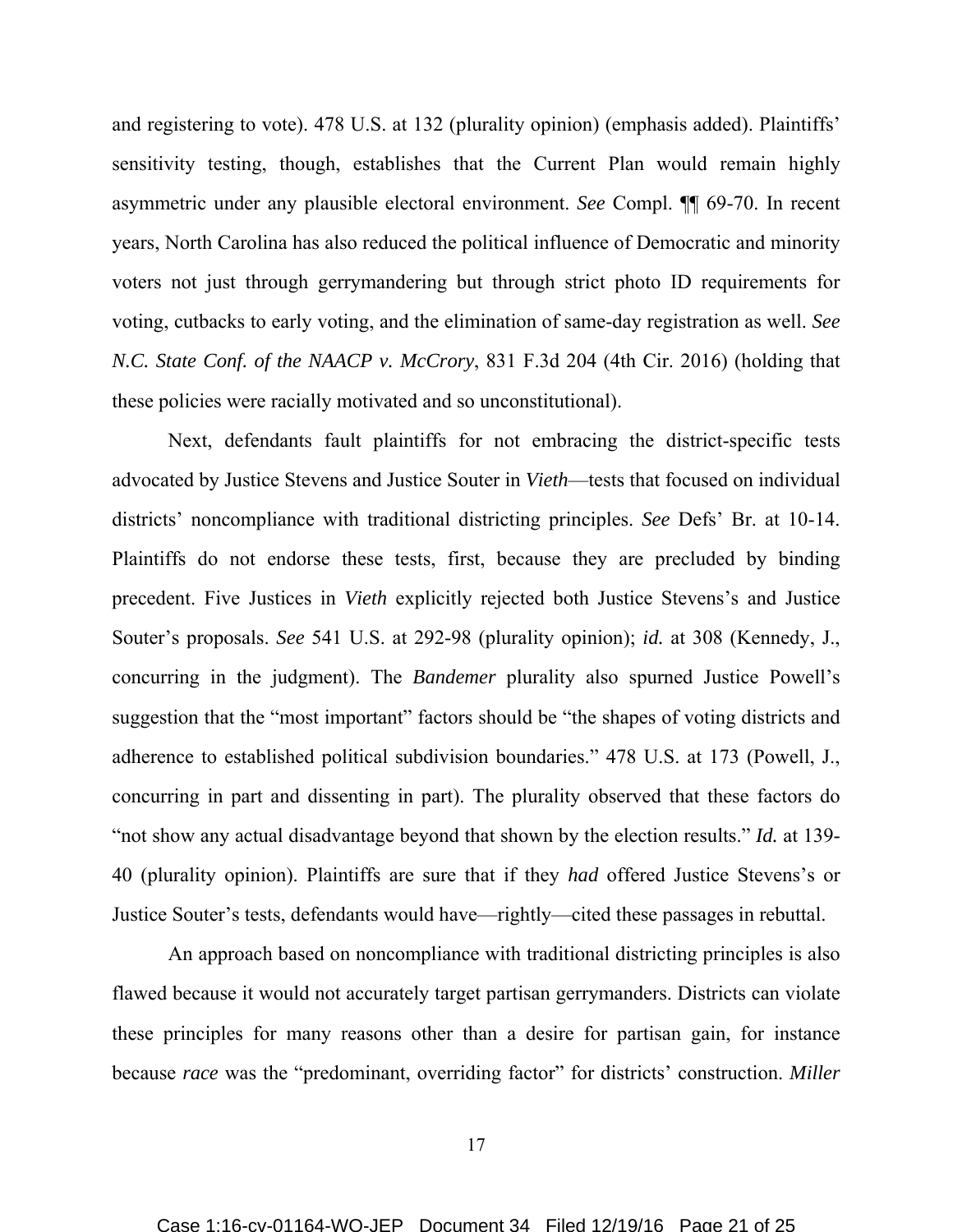*v. Johnson*, 515 U.S. 900, 910 (1995). Conversely (and as shown by the Current Plan), "[h]ighly sophisticated mapping software now allows lawmakers to pursue partisan advantage without sacrificing compliance with traditional districting criteria." *Whitford III*, 2016 WL 6837229, at \*39. Turning these criteria into the test for partisan gerrymandering would thus be both overinclusive and underinclusive, generating an inordinate number of false positives and false negatives.

 In any event, plaintiffs' proposed test *does* include an appropriate role for traditional districting principles. As in the racial gerrymandering context, noncompliance with them may be probative evidence of discriminatory intent. *See, e.g.*, *Miller*, 515 U.S. at 913. Additionally, respect for traditional criteria is the most likely justification a State may offer for a highly and durably asymmetric plan. *See, e.g.*, *Brown*, 462 U.S. at 844; *Mahan*, 410 U.S. at 326. If the asymmetry is, in fact, explained by the State's effort to abide by these criteria, then the plan would not be invalid under plaintiffs' test.

 Defendants further criticize the test on the ground that it supposedly requires proportional representation. *See* Defs' Br. at 1, 9-10, 12-13. It does not, first, because both of the measures of partisan symmetry that plaintiffs advance, the efficiency gap and partisan bias, do not entail "equal representation in government [for] equivalently sized groups." *Vieth*, 541 U.S. at 288 (plurality opinion). The efficiency gap is not even calculated by comparing parties' statewide vote and seat shares. Rather, it is the difference between the parties' respective wasted votes—tallied district by district divided by the total number of votes cast. *See* Compl. ¶¶ 54-58. Analogously, a plan can have a partisan bias of zero even if a party's seats are highly disproportionate to its votes, as long as the *other* party's seats would be as disproportionate to *its* votes if the parties' performances flipped. *See Whitford I*, 151 F. Supp. 3d at 929-30 ("[A]n election's results may have a small efficiency gap without being proportional or they may be proportional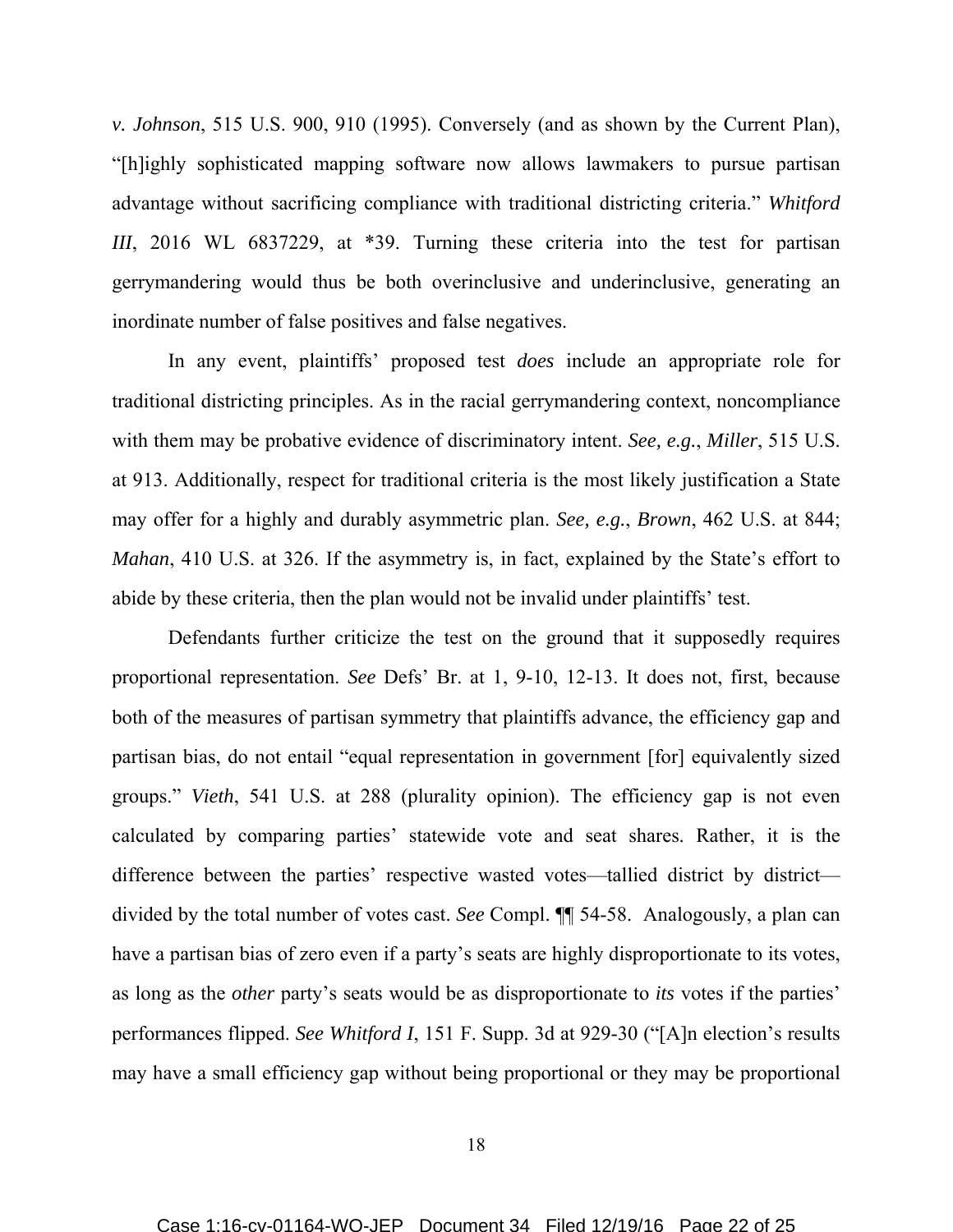and still have a large efficiency gap."); Grofman & King, *supra*, at 8 ("Measuring symmetry and partisan bias does *not* require proportional representation . . . .").

 Another problem with defendants' equation of partisan symmetry with proportional representation is that, even if it were correct, it entirely overlooks the *other* two prongs of plaintiffs' proposed test. A severely disproportionate plan would be perfectly valid under the test if it were enacted without discriminatory intent—for example, because it was designed by a court, a commission, or divided government. Likewise, a severely disproportionate plan that was passed *with* discriminatory intent would *still* be lawful if its disproportionality was justified by the State's political geography or legitimate redistricting objectives.

 Nor can defendants' proportional representation argument be rescued by broadening its scope to cover all metrics that are "based upon state-wide patterns." Defs' Br. at 13. The efficiency gap, again, is *not* based on statewide vote and seat shares. But even if it were, the Court has never shut its eyes to statewide data. In *Bandemer*, the plurality observed that Democrats won 52% of the vote but only 43% of the seats in Indiana's 1982 state house election. This evidence was insufficient to *doom* the plan, due to lack of proof of a durable disadvantage, but it was hardly *irrelevant* in the plurality's view. *See* 478 U.S. at 134-35 (plurality opinion). In *LULAC*, similarly, Justice Kennedy noted the outcome of Texas's 2004 congressional election, in which "Republicans won 21 seats to the Democrats' 11, while also obtaining 58% of the vote in statewide races." 548 U.S. at 413 (opinion of Kennedy, J.). Far from ignoring this information, he argued that it supported his conclusion that Texas's plan was valid. "Plan 1374C can be seen as making the party balance more congruent to statewide party power." *Id.* at 419.

 Finally, defendants contend that plaintiffs have standing to challenge only the districts in which they reside—not the Current Plan in its entirety. *See* Defs' Br. at 13.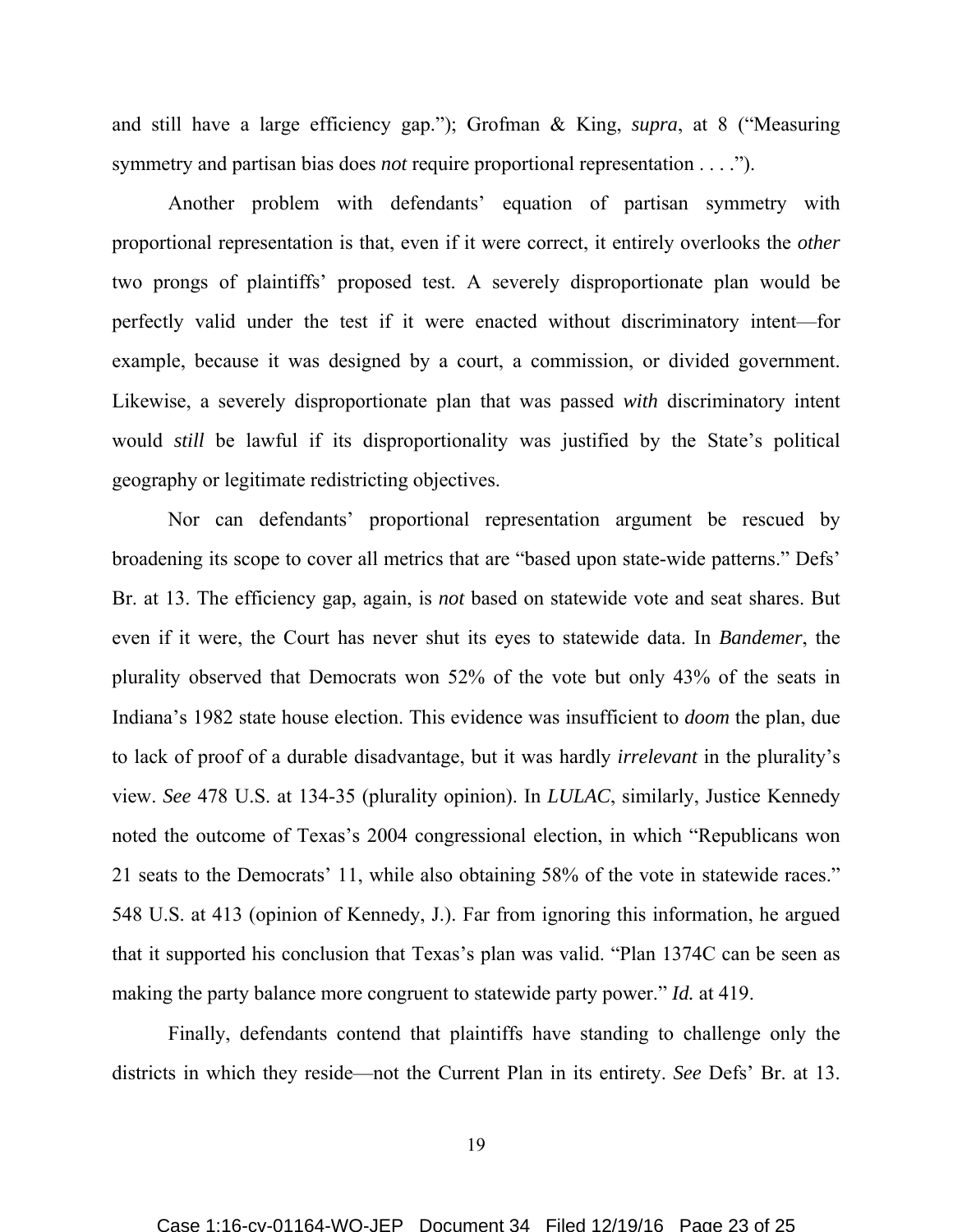This argument, to begin with, is foreclosed by Supreme Court precedent. In *Bandemer*, *Vieth*, and *LULAC*, plaintiffs claimed that *statewide* district plans were unconstitutional *as a whole*. In none of these cases did a majority (or plurality) of the Court hold (or suggest) that plaintiffs lacked standing to bring such a suit. *See, e.g.*, *Bandemer*, 478 U.S. at 132 (plurality opinion) ("unconstitutional vote dilution" may be "alleged in the form of statewide political gerrymandering").

 Defendants support their idiosyncratic view of standing by citing *United States v. Hays*, 515 U.S. 745 (1995). *See* Defs' Br. at 13. *Hays*, however, is a *racial* gerrymandering case in which the essence of the cause of action is that a *particular* district has been drawn with race as the "predominant, overriding factor." *Miller*, 515 U.S. at 910. *Hays* thus has no applicability to the very different domain of *partisan* gerrymandering, where the crux of the complaint is that a plan *in its entirety* discriminates against a party's candidates and voters. *See Whitford III*, 2016 WL 6837229, at \*70 ("The rationale and holding of *Hays* have no application here.").

 Indeed, if any redistricting cases outside the partisan gerrymandering context are relevant here, it is the Court's one-person, one-vote decisions. Those decisions recognize a claim that districts throughout a State have been malapportioned, thus overrepresenting certain voters and underrepresenting others. *See, e.g.*, *Reynolds v. Sims*, 377 U.S. 533, 560 (1964). Those decisions also hold that *any* voter in *any* overpopulated district has standing to dispute the entire statewide plan. *See, e.g.*, *Larios v. Perdue*, 306 F. Supp. 2d 1190, 1209 (N.D. Ga. 2003). The same result must follow here, enabling supporters of a disadvantaged party to attack the whole statewide plan that is responsible for their injury.

## **CONCLUSION**

For the foregoing reasons, this Court should deny defendants' motion to dismiss.

20